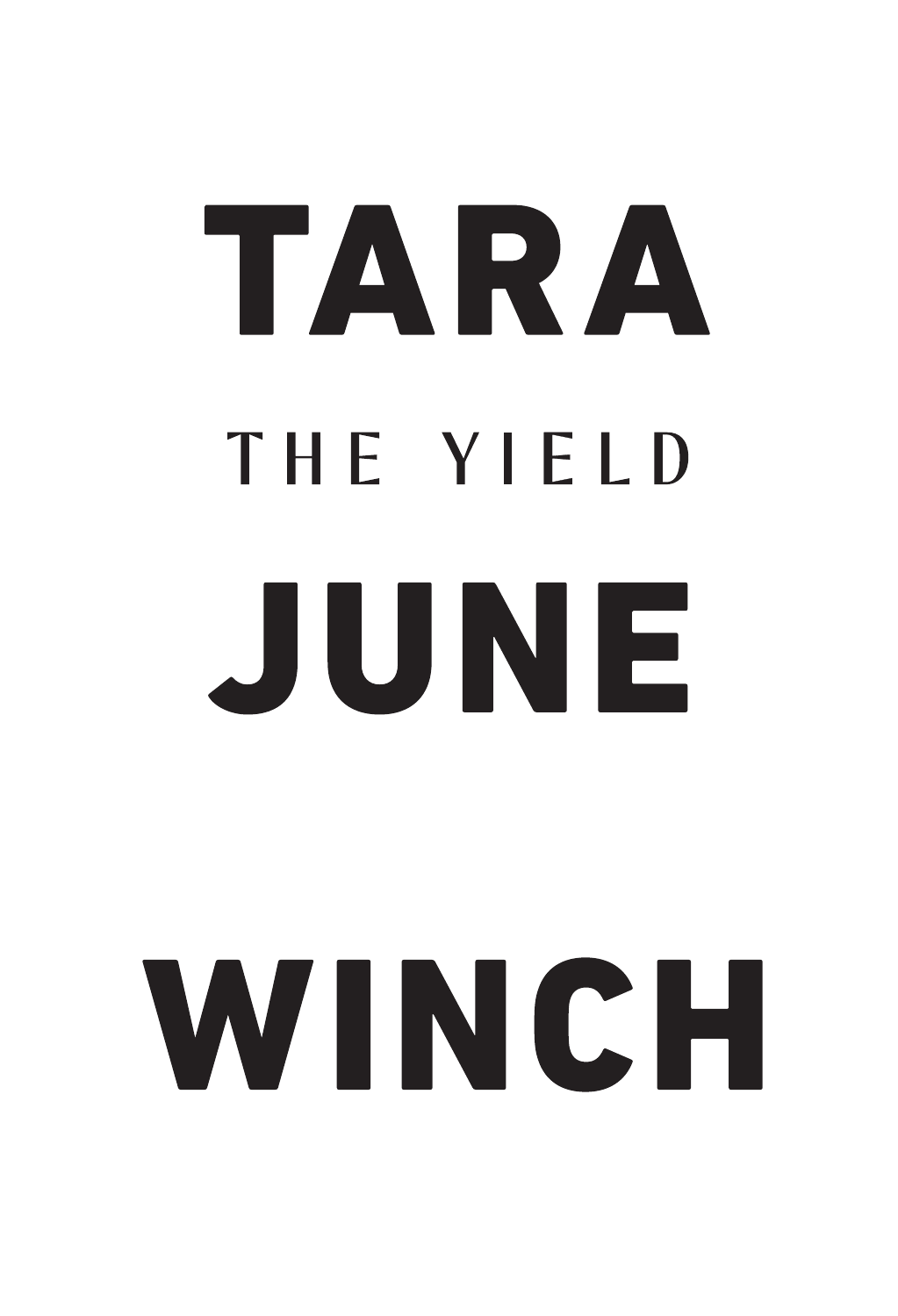## THE DICTIONARY OF ALBERT GONDIWINDI

#### *A work in progress*

**yuyung** – backwards **yuwin** – name, a word or sound **yuwarrbin** – blossom of yellow box tree **yuwarr** – aroma, perfume, odour, smell **yuwambanha** – frighten away evil spirits by a hissing noise **yurung, walung, yubaa, galing** – rain **yurrumbanhayalinya** – care, take care of another's child **yurrumbamarra** – bring up, rear **yurrubang** – big and very tall **yuri** – needlebush plant **yurbay** – seed **yuran, barra-ma-li-nya** – convalescent **yurali** – blossom of eucalyptus **yungir** – crier **yunggaay** – mallee fowl **yumbanidyilinya** – cry, to be sorry for making one cry **yumarradinya** – cry while walking along **yulung, yuwumbawu** – thistle, milk thistle **yulun** – blackwattle tree **yulubirrngiin** – rainbow **yulu** – claws of animals or birds **yuliyiin, nanay** – lean, thin **yugaway** – sleeping place **yugaawirra** – recline, like a dog **yirra** – lengthen or become longer **yirin** – fish, scales **yirimbang** – holy **yirigarra** – beam or glitter **yirbamanha** – leave, to go bush **yirbamagi** – to go to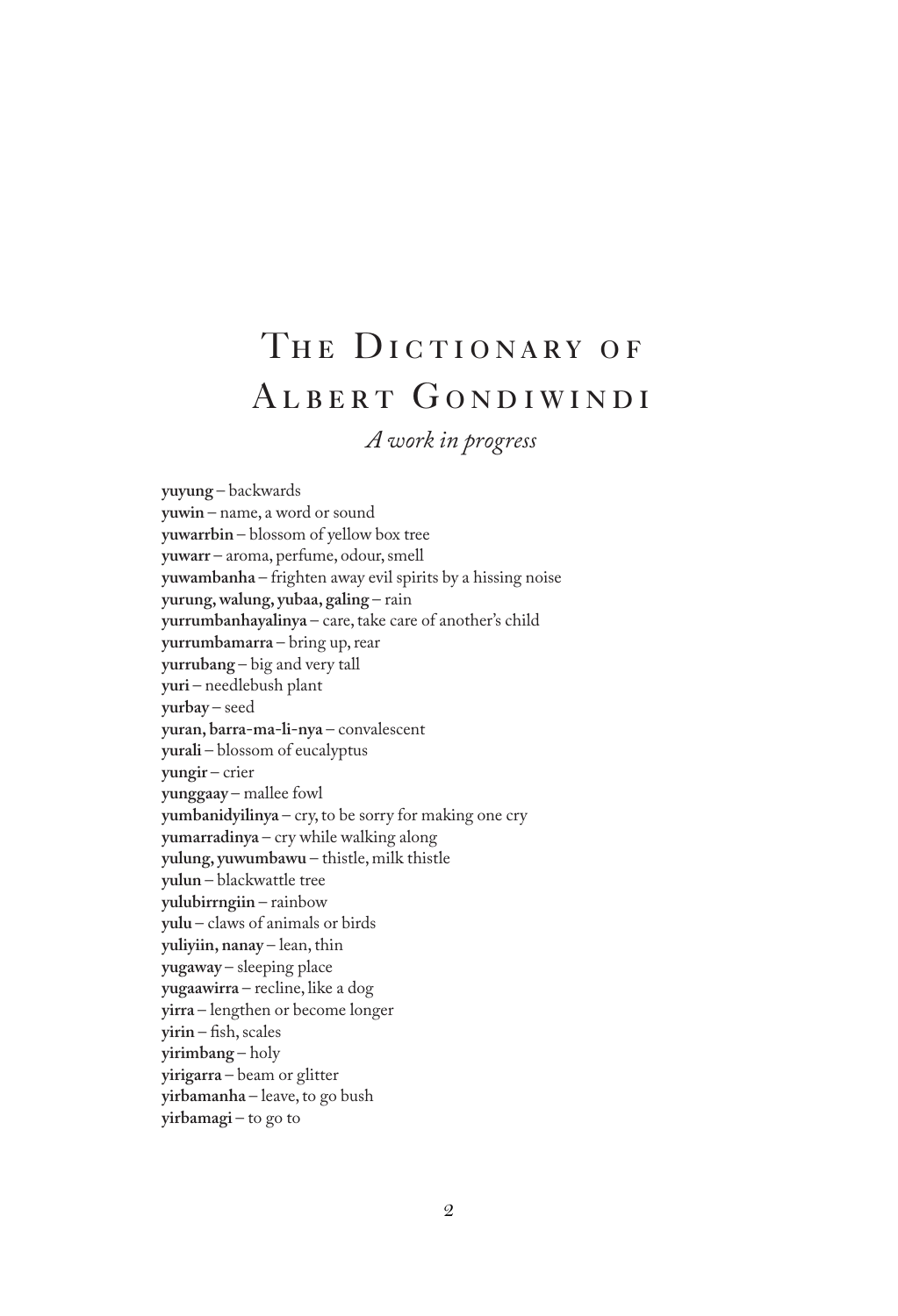**yirayin, yirin** – light **yiraydhuray, yirigaa** – star, the morning star **yiray** – sun **yirawulin** – sunset **yirawari** – cloud, thunder cloud **yiran** – long or far **yiramurrun** – boy, a tallish boy **yiramugu** – blunt, not sharp **yiramiilan** – sunrise **yirambin** – kangaroo teeth **yiramarang** – youth (before having tooth knocked out) **yiramal** – river bank **yiradhu** – day **yingulbaa** – crayfish holes **yingilbang** – ill, very ill **yingil giin** – consumption **yingil** – sick, ill **yingang** – locust **yindyamangidyal** – careful, respect, gentleness **yindaay** – horse, stallion **yinaagang, migay** – girl **yiing** – happiness or joy **yidharra** – hurt, injure **yibiryibir** – brush **yibirmanha** – paint, decorate **yibirmaldhaany** – painter **yawarra-ndhu** – be careful **yawanhayalinya** – care for as a mother a child **yawandyilinya** – care, for one's self **yaryanbuwaliya** – everywhere **yarrudhang** – dream **yarrayanhanha** – go about **yarrawulay** – blossom of the yarra, river red gum **yarraman** – horse **yarradunha** – beat on the boomerang **yarngun** – root of tree **yarany** – beard **yaradha** – fish gills **yara** – large, great, high **yanygayanygarra** – help **yanhanhadhu** – goodbye **yanhambilanha** – walk **yanhamanha** – chase, pursue **yanhamambirra** – let go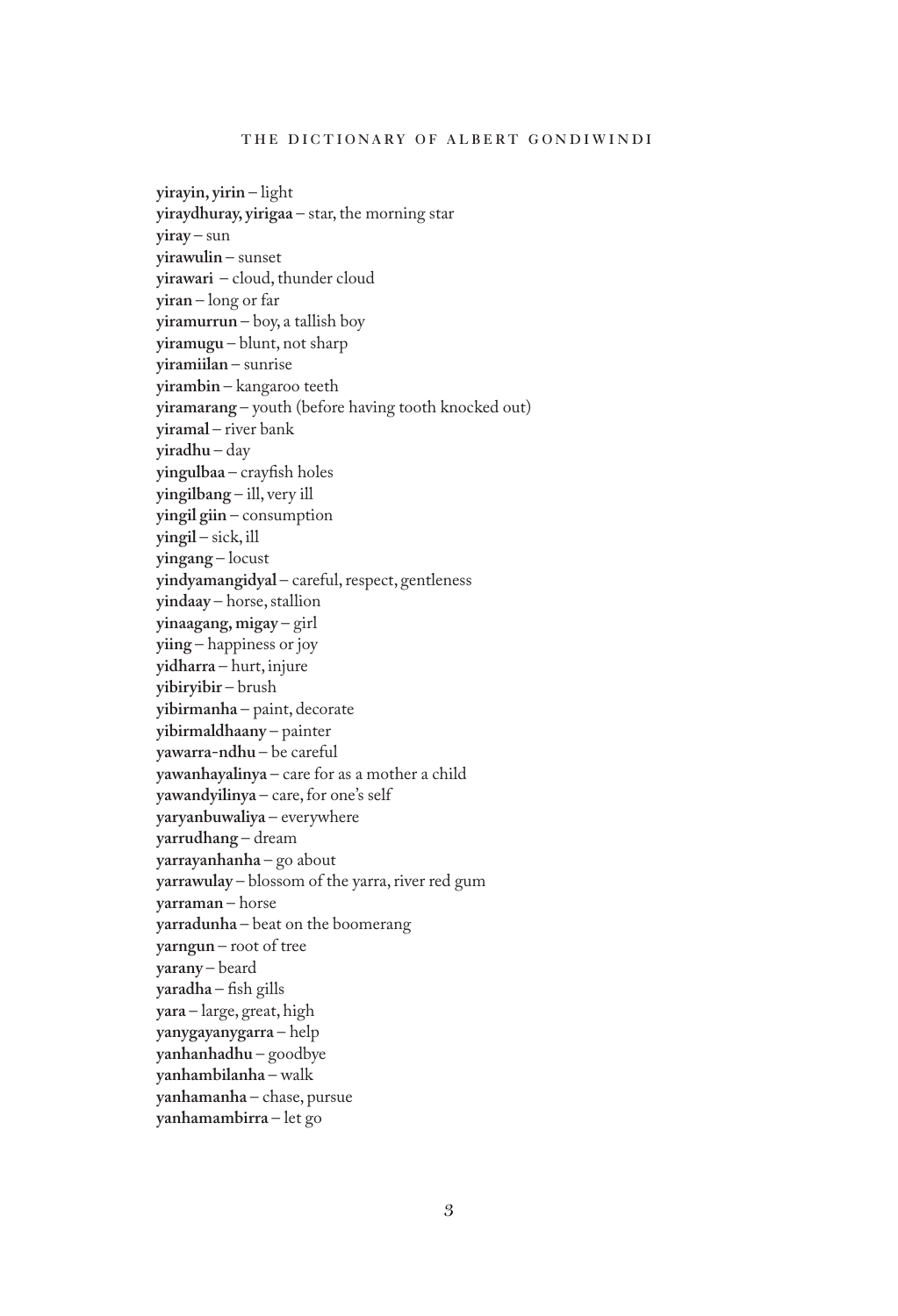**yangarra** – grind seeds, to rub on a stone **yandhul, yaala** – now, at the present **yandhayanbarra** – eat for the sake of company **yandharra** – eat together **yandangarang** – false beard, a mask **yambuwan** – everything or anything **yama-ndhu gulbarra** – do you understand? **yalul, durrur** – always **yalmambirra** – teach **yalara-nha** – hiss like a snake **yalgu, yabung** – drought **yaldurinya** – confess **yalbilinya** – learn **yalay** – body part, the soft between ribs and hip **yagay!** – pain, an exclamation of pain **yagar** – edible lettuce like plant **yadilinya** – ready to go **yadhang** – because, well **yadhandha** – berrigan or emu bush **yaba** – carpet snake or diamond python **yaanharra** – spear, long fishing spear **yaambuldhaany, yaambulgali** – liar, bullshit artist **yaala!** – go that way! that way! **wuyung, buragurabang, wiibagang** – currawong **wuyul** – cork-screw spicule of grass **wuurrawin** – through **wuurranngilanha** – encompass, surround **wuurra** – entrance, doorway, opening into **wuru, nan** – neck **wurrumany** – son **wurrugan** – fastening or tie **wurrawurramarra** – pain, feel little pain **wurraangalang** – fuzzy box tree **wurraan** – hair **wundayan** – niece **wunaagany, waringinali** – cousin **wumbay** – last, the last **wumba** – evening star **wululu** – duck, pink-eared **wudhamugu** – deaf, ears shut **wudha** – ear **wubunginya** – enter, dive, go under the water **wuba** – hole, a burrow, rat, native **woomera** – tool that throws the spear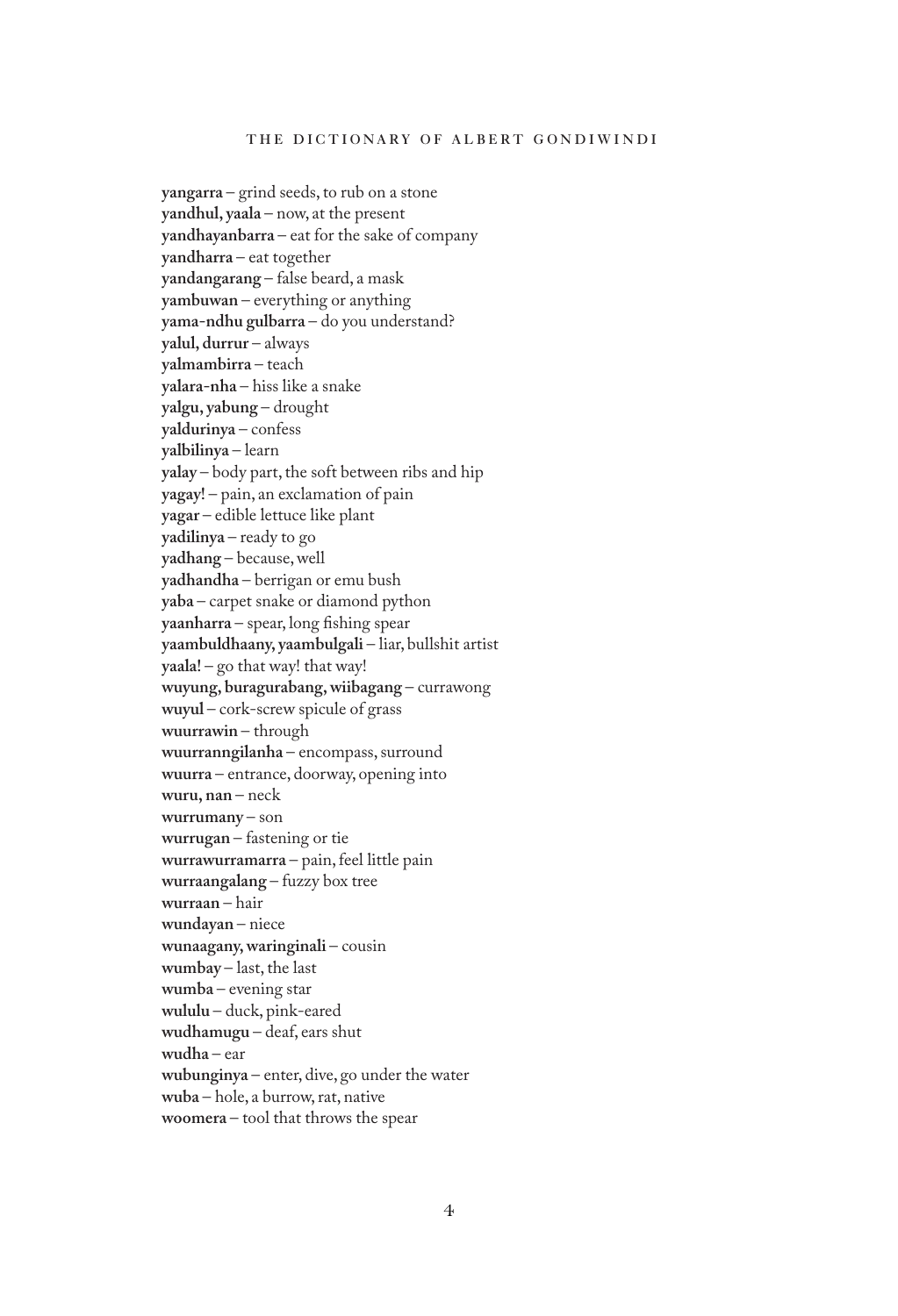**wiyay** – back, part of the back **wirrimbildanha** – leave a portion of food **wirridirrrangdirrang** – redback spider **wirrang, barrbay** – brush-tailed rock wallaby **wirramarri** – fish, large cod fish **wirralgan** – oracle (magic stone) **wirradyil** – flat piece of bark on which the dough is spread **wirimbirra, wurimbirra** – care, preserve **wirgany** – air, in the air **wirgaldhaany** – carpenter **wiraydhu marramali** – it is not possible **wiragala** – eastern ringneck parrot **wir** – air, sky, the heavens **winhanga-y-gunha-nha** – remember **winhanga-dili-nya** – feel, know one's self **winhanga-bili-nya** – believe **winhanga-bilang, winhang-galang** – clever, intelligent **winha-nga-rra** – listen, hear, think **winha-nga-nha** – know, think, remember **wingarra** – be sitting down **wingambang** – yolk of an egg **wilima** – middle **wiinyugamin** – bush fire **wiinybangayilinya** – fire, make a fire for another **wiiny** – fire, fuel, wood **wiiliin** – lips **wiilban** – cave **wiilba** – branch, twig **wiilawiila** – ornamental feathers for the head **wiila** – crest of the cockatoo **wiibadhuray** – tea trees or hop bushes **wigay** – damper, bread, cake **widyunngga?** – how? **widyunggiyan?** – like what? like which? **widyungga** – to arrive **widyarra** – drink **widyali, girrigirri** – alcohol, wine, strong drink **widyalang** – child, not yet walking **widyagala** – cockatoo, major Mitchell **widhin** – gap or opening, absent **wi-nhumi-nya** – wait, sit down again **waylang** – fruit, hard fruit **wayirawi** – fancy idea, a dream **wayimaa** – cockatoo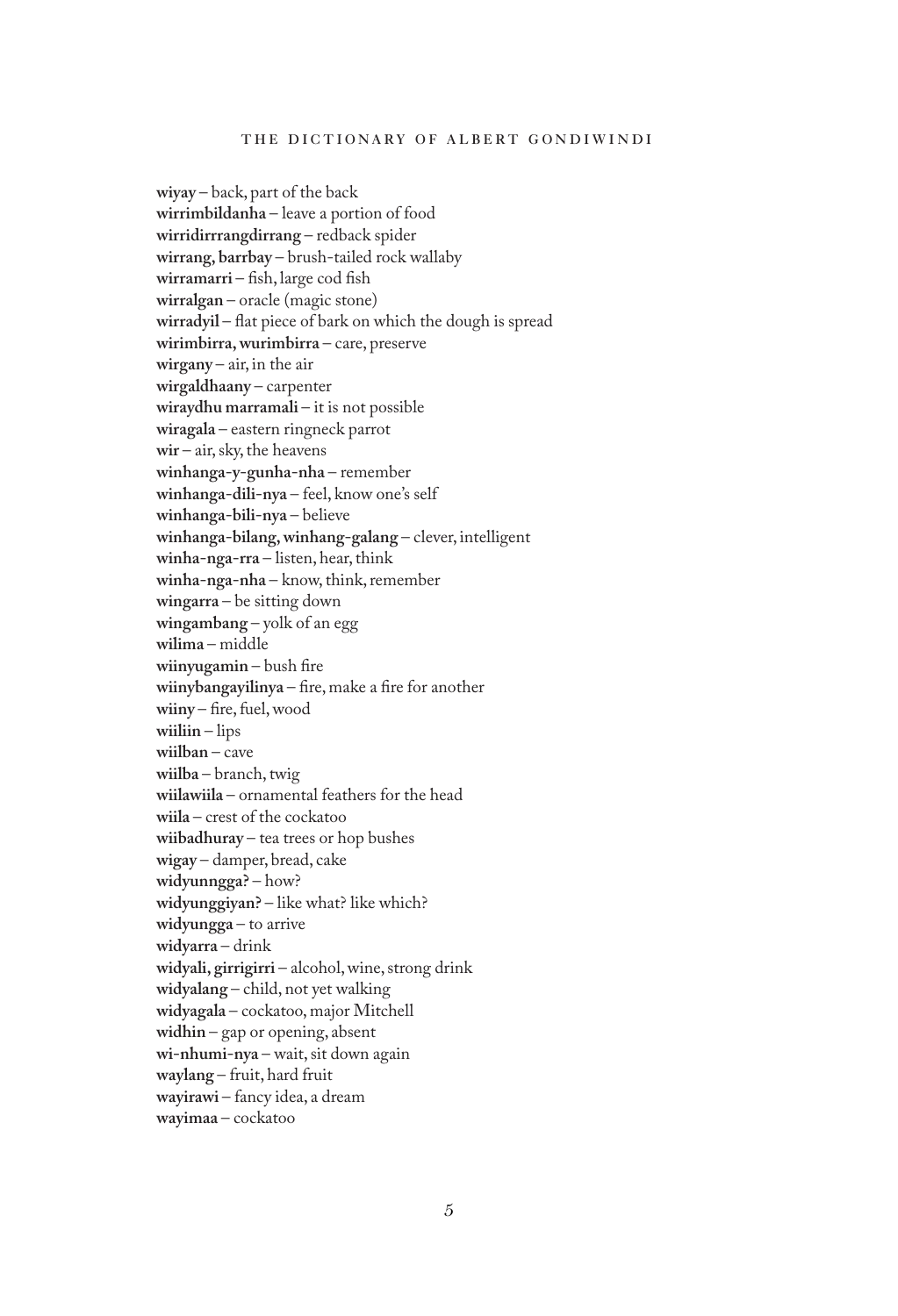#### THE DICTIONARY OF ALBERT GONDIWINDI

**wayawayanga-nha** – encompassing **wayamiilbuwawanha** – look back **wayal** – kangaroo skin **way! nyiila! ninggi!** – look out! beware! **wawinha** – fly, move the wings **wattleddhandha** – camp, temporary **warunarrung** – grandson **warrul** – honey **warru** – hornet or wasp **warriyan** – brush wallaby, red necked **warri** – blackthorn **warralang, dhuwaa, wiinaa** – eastern brown snake **warradagang warrygandhuray** – orange **warraal** – echo **warraa-nha** – scream or to shout **warr-bulang** – game of handball **wargang** – canoe, boat **wanya** – shifting ground **wanhanha** – throw **wanhangidyilinya** – abandon one's self to despair **wanhamindyarra** – care for no longer **wanhamidyarra** – be careless **wanhabanha** – leave behind, forsake **wanggaydyibangarra** – make fire or heat **wanggaay** – child, a little **wangadyang** – ants, food ants **wangaay** – meat, provisions **wangaa** – lazy, idle **wanga-dhu-nha** – I forget **wanga** – cormorant, black **wanduwa** – green wattle acacia **wandaang, dyirr, birig, guwindarr** – ghost or spirit **wanda-ba-dyuray** – fighting **wanbang** – star constellation not identified **wambuwuny** – kangaroo, grey **wambuwanybang** – duck, also the name of constellation **wambunbunmarra** – covetous, greedy **wambanybang** – male of birds, drake **wamal** – weapon **walwaay, waliwigang** – young man **walunginya, maranginya** – good, to be good **wali-wali** – crooked, bent, askew **wali-nya** – go alone **walgun** – ignorant, confused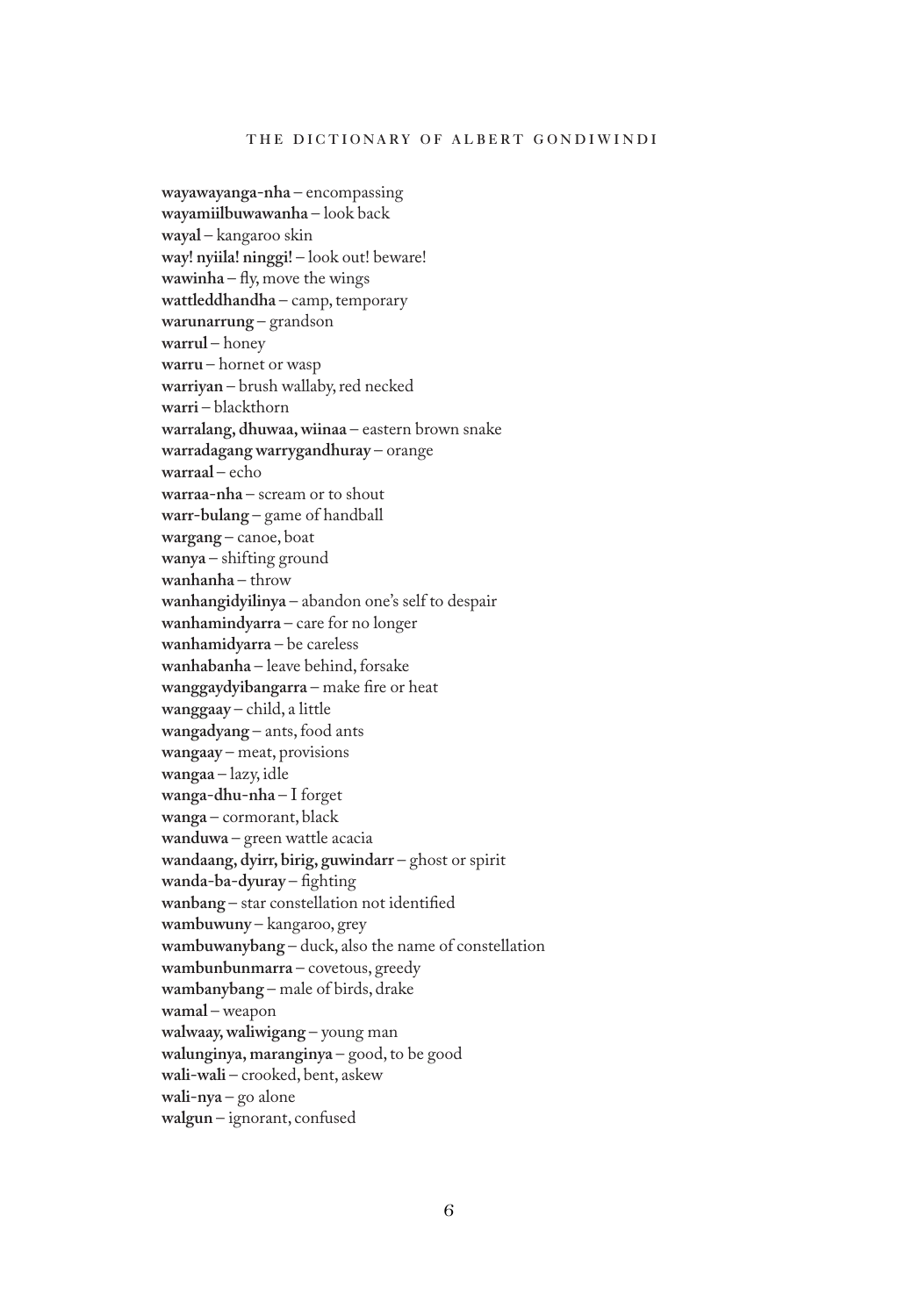**walgawalga** – cormorant, black shag **walgar** – clavicle, collarbone **walga** – hawk, sparrow **walar** – smooth **walang** – hard, stone, money **walan** – strong **wala-ma-nha-yali-nya** – care until strong, raise a child **wagara** – grey butcherbird **waga-dyi** – dance **wadhi** – stick, used to strike with **wadha-gung** – rabbit, a wild **waaya-ma-rra** – coiling like a snake **waawing** – caverns where bunyip lie **waawii** – bunyip **waangarra** – cry like a crow **waalurr** – earthquake **waalan-gun-ma-la** – brave **waagan-waagan** – barbs of a spear (like waagan's beak) **waagan-galang** – crows, many crows (raven) **nurranurrabul, nurranurra** – constantly, always **nundhugadiyara** – mimic **nunba** – close **nunay** – bad **nunarmun** – uncle **nulabang** – many **nuganirra** – beat regularly, the heart **nirin** – edge **niigigal** – kiss **niga** – I do not know **nidbul** – flax, native for making string **nhila** – it, she, he **nguyaguya-mi-lang** – beautiful **nguruwi, burrbiny, binbin** – belly, abdomen **ngurumarra** – close the eye, a sacred stone **nguru, ngurruwi, wubaa** – bag, other marsupial pouch **nguru-murr, yurung, dhurany** – clouds **ngurrunggarra** – passionate **ngurru-wi-ga-rra** – see, new or strange things, to wonder **ngurru-warra** – claim as one's own **ngurru-mirgang** – blue, as the sky **ngurrawang** – nest of birds or possum **nguram-bula** – bower bird, the spotted bower bird **nguram-birang, ngunhagan** – friend **nguny** – gift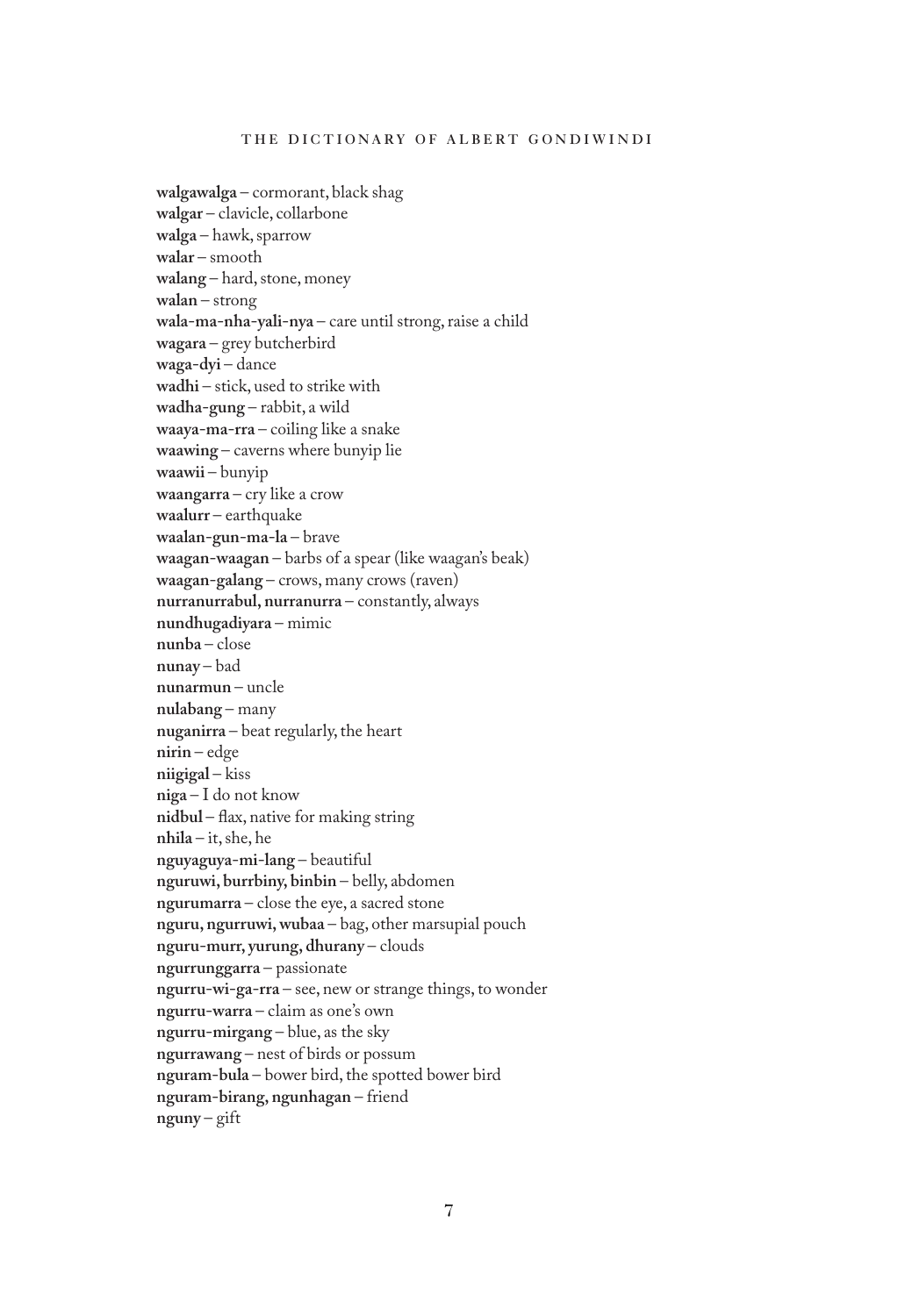**ngunmal** – fence, a fence **ngunhadar-guwur** – underneath the earth **ngunha** – elbow **ngumbur-ba-rra** – howl, like the wind **ngumbaay-marrang** – some **ngumbaay-guwal** – another **ngumba-rrang** – bug **ngumba-dal** – union, unity **ngumba-ay** – one, alone **ngulung-gayirr** – ceremonial crown, brow band **ngulung** – face, forehead **ngulumunggu** – outside of a thing **ngulangganha** – call out, cooee **ngulagambilanha** – home, to be returning home **ngubaan** – husband and wife **ngu-nha** – give **ngu-ng-ga-nha** – bring to give **ngu-mambi-la-nha** – borrow **ngu-m-ba-ngi-la-nha** – hands, hold up the **ngiyindidyu dharraay** – I want please **ngiyambalganhanha** – converse together **ngiriya-ga-rra** – pass through **nginhi-guliya** – all these places **ngindhuba nganhalbu** – you or me **ngindhu gindaywaruwar** – you are always laughing **ngiina-ngiina** – lot, a lot, many **ngi-ngi** – be **ngi-ngari-ma-giy** – all day long **ngayi-ny** – mind, the mind, thought **ngawum-bi-rra** – show, to show **ngawar** – bag, marsupial pouch of kangaroos and possums **ngawaal-ngawaal** – faint, giddy **ngarruung** – decayed **ngarruriyan** – hawk, white hawk **ngarriman** – manna from the bush **ngarri-ngarri-ba-l-guya-nha** – panting for water, as a dog **ngarrarr-gi-dyili-nya** – feel sorry, distress one's self **ngarrarr** – worry **ngarranngarran** – bluebells **ngarranga** – after **ngarrang, nharrang** – lizard, water dragon **ngarrang, bidyiwang, nharrang** – eastern water dragon **ngarradharrinya** – cry or weep **ngarradan** – bat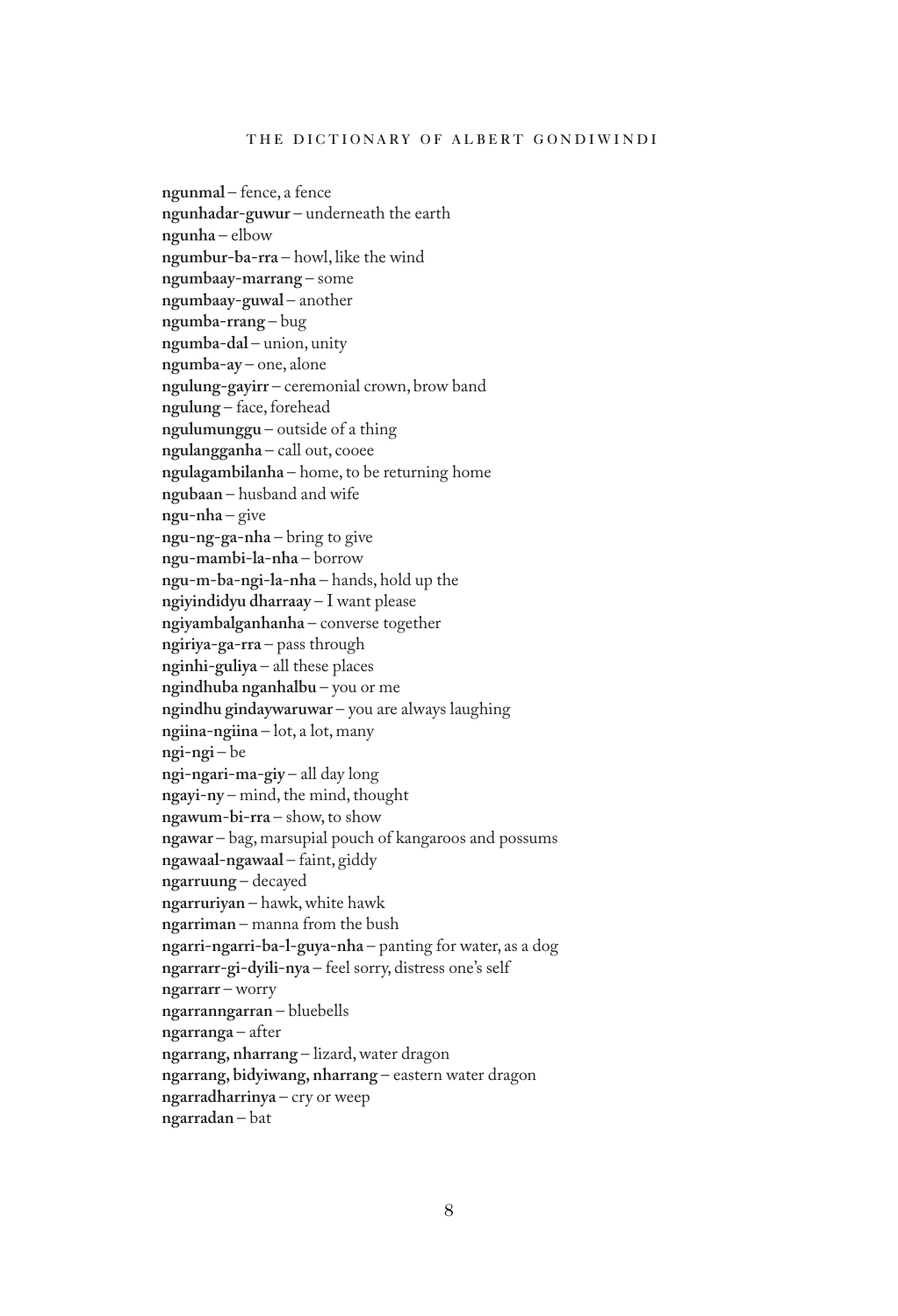**ngarra-gaya-miil** – star seen by the people **ngarin** – morning **ngaray-wirr-gi** – to sleep **ngaray-m-bang** – sharp **ngara** – charcoal cinders **nganundhi** – about who? **nganhundha** – me, with me **nganhiyany, yangiirang** – all about, all along **nganhi-gunhung-guwala** – time, another time **nganhi-gu** – belonging to that, distant in space and time **nganhayung galingabang bur** – our children **nganhali** – from there **nganhagu** – belonging to that, for that **nganhabul** – over there **nganha-yung** – ourselves, our own **nganha-wal** – up above, up there, high in the sky **nganha-ny-garri** – here or there **nganha-nguwur** – behind there **nganha-guliya-gu** – belonging to all of those **ngandhi-guliya-gu** – for those all **ngandhi** – who? **ngamuwila** – desert pea **ngamurr** – daughter **ngamung** – breast **ngamu-gaang** – girls without mothers **ngamu-dyaang** – boys without mothers **ngambuny** – lizard, big spotted **ngambar-gaa-nha** – covet, to be covetous **ngambaa** – curious, inquisitive **ngamba-rang, birrany-dyang** – boy, a little boy **ngama-ngama-rra** – feel about, feel for **ngaligin-gu** – ours, yours and mine **ngalguwama** – above **ngalgarra** – light, to give light, to shine **ngalar** – clean, clean **ngalan-y** – crystal, white quartz **ngalan-y** – flame of a fire **ngalan-bang, nyiil** – peak of the mountain **ngalan-bami-rra** – kindle **ngalamali** – to fish **ngadi-galita-bul** – time, a long time **ngadhuri-nya** – care for, tend **ngadhu wanga-dyung** – I am lost **ngadhu minya** – I can explain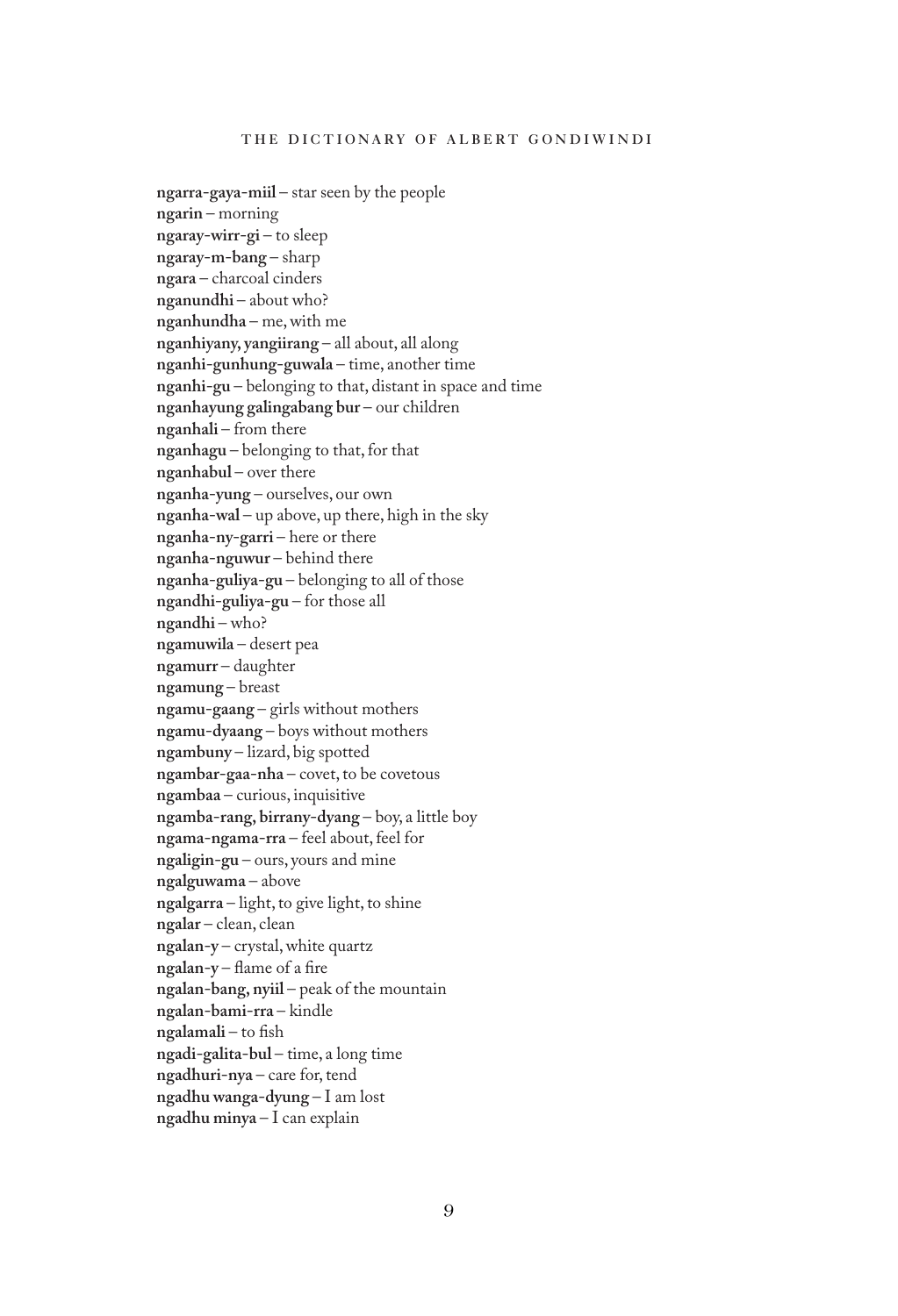**ngadhu mamalagirri** – to visit **ngadhu** – I, one person **ngadhi-galila** – belonging to me **ngabun** – mother's father **ngaagirridhunyal** – I will see you **ngaa-nha** – behold, see **ngaa-ngidyilinya** – see oneself **ngaa-mubang** – blind **ngaa-bun-gaa-nha** – searching, looking around **nga-ngaa-nha** – look after, to care for **narruway** – mirage **narrundirra** – kick **narru-buwan** – bees' nest **narru** – hammock, sling for carrying child **narriyar, wiwin** – hot **narrbang** – bag, a man or woman's dillybag **nanhi** – cracks, in the ground **nanhaybirri** – eager, be very eager **nanhamalguwany** – lost, something lost **nandibang** – brown snake, eastern **nanan** – fast-running, quick **namunmanha** – hand, hold the hand to the mouth **murun.gi-nya** – live, to be alive **murun-dhu** – I live, I breathe **murun** – life, breath **murrung** – grey box tree, eucalyptus **murrugarra** – read **murrudinayilinya** – contempt, treat with **murrudhadhun** – duck, spoonbill **murrubir** – heaven **murru, murruway, ngubuli, gawala, yabang** – road, track or path **murru, murrawaygu** – carving on trees, weapons, implements **murrin, wiray** – no, not **murrang, waa** – mud **muriin** – canoe, bark **murangarra** – alive, to be alive **muraany** – cockatoo, white **muny** – ant lion **munun** – big, much **munirganha** – jealous, be jealous **munhilbungarra** – dig **munhilbang** – hollow tree **mungarr** – kidneys **munga** – fruit of kurrajong tree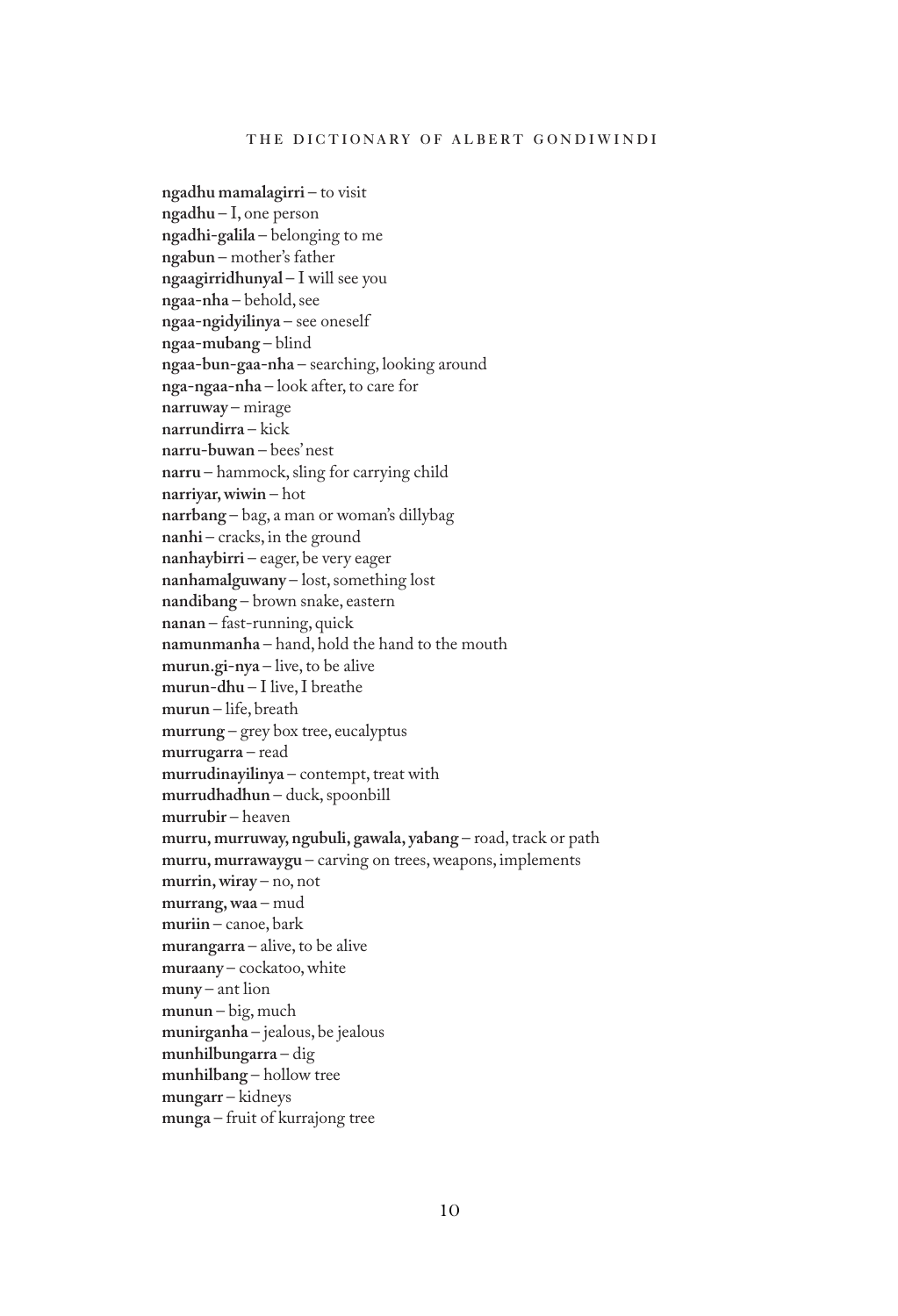#### THE DICTIONARY OF ALBERT GONDIWINDI

**mundu** – covered, of a tree and its bark **mundhay, mirrung, dhurang** – bark of trees **mumbal, nyimirr** – blossoms **mumala** – grandfather **muma** – comet **muliyiin** – finch, zebra **mulbirrang** – parrot, eastern rosella **mulanguwal** – part of something **mulaa** – night or darkness **muguwar** – silent, quiet **mugumnawa** – in, internally **mugul** – dumb **mugugalurgarra** – keep secret, conceal **mugilmugil** – wild orange or wild pomegranate **mugilbang** – wild lemon **mugii-nya** – close the eyes **mugi** – eaglehawk **muganha** – find, pick up **mugang** – grub, of trees **mudyi, maamungun** – friend, countryman **mudyi** – mates, friends **mudhamudhang** – acacia tree **mudhaany** – content **mubany** – man and wife **modyigaang** – elder **miyagan, wayadan** – kindred, relations **mirrway** – paint, coloured clays **mirriwula, mirriyula** – ghost dog **mirrirang** – hail **mirrimirri** – wicked, like a dog, thievish **mirri** – dog **minyang-guwar?** – what place, where? **minyali?** – about what? **minya-nganha?** – what is that? **minya** – question (what?) **mimudya** – mimosa acacia plant **mimagang** – crested bellbird **miimi** – sister **miilwarranha** – open the eye **miilumarra** – glance or wink the eye **miilgany** – openly, face to face **miilbi** – hole, a well **miilalmiilal** – wakeful, awake **miil bulal** – both eyes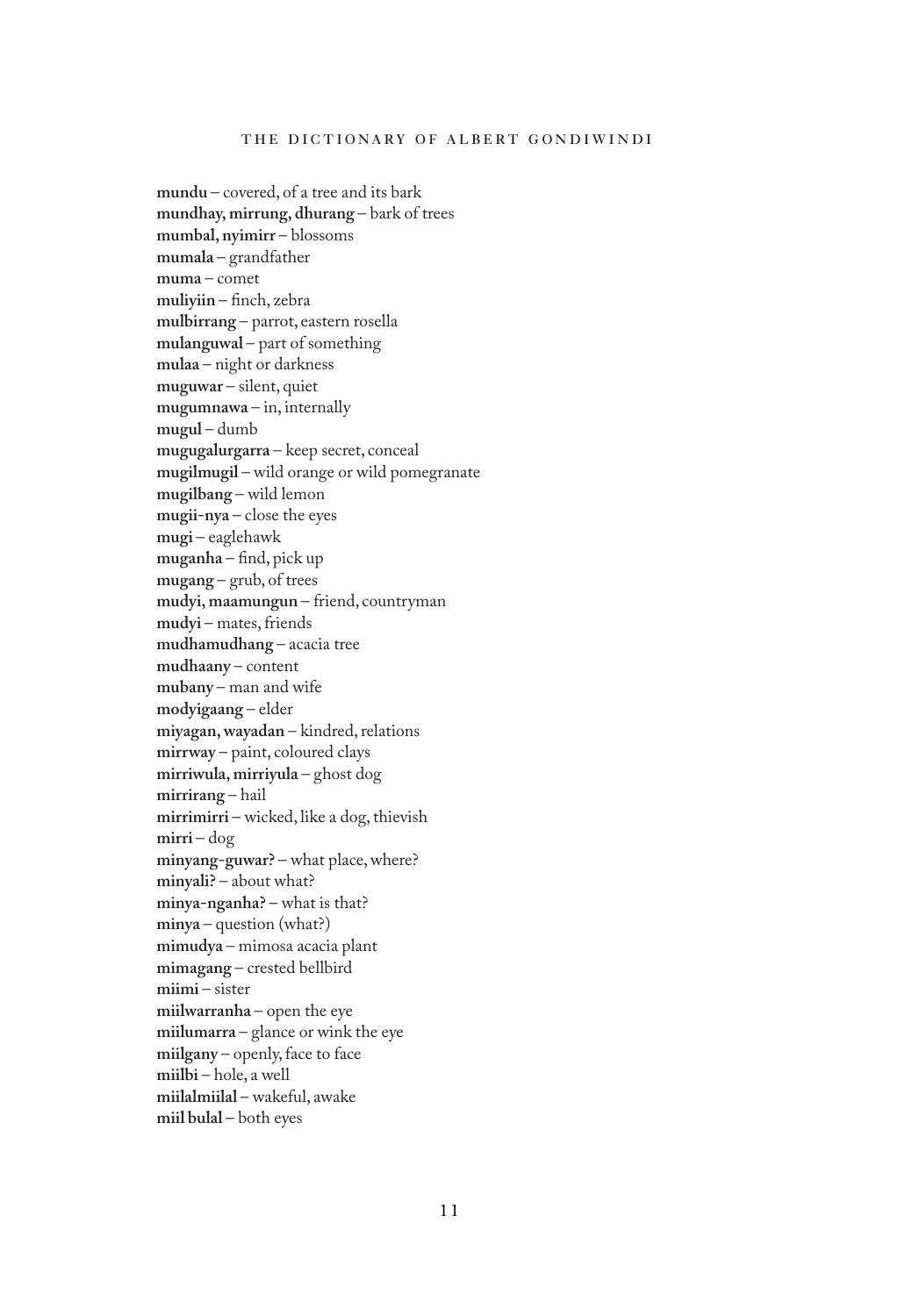**miil** – eye, also the stars **miidyum** – wild tomato **migiimanha** – flash of lightning **migii** – lightning **midyungga-ga** – I don't know when **midhang** – alone, single, one **mibar** – cocoon, butterfly inside **mayinyguwalgu ngunggirridyu** – I will share with other people **mayinyguliya** – human-like **mayiny** – people **mayanggang** – case and bag moths **maya, gulay** – fishing net **mawa** – sticky gum from trees **marrungbang** – justice **marrung** – caution, guard, cunning **marrun-gadha-li** – sweet tasting **marrubil** – fine and pleasant **marru-wa-nha** – form or make **marranmarran** – unripe, raw **marramurgang, dhan** – fist or closed hand marramarrang, nularri - haste, hurry **marraldirra** – frighten **marragir, marragiyirr** – naked, a widower **marragarra** – hold fast **marrabinya** – hands, stretch out the **marra-nung** – channels made by receding waters **marra** – hand **marbirra** – frog **marayarrang** – carving on trees, composed writing **marara** – carved trees with designs **maranggaal** – red gum tree **marang ngurung** – goodnight **marang** – well, good **marambang ngulung** – beauty, handsome face **maram-bul** – right, good, correct **maradhal** – past, long-distant **manygan** – parrot, blue bonnet **mangganha maganha** – choke or drown **mangga** – baby, chicken or pup **mangalanha** – conquer, get the mastery of **mandur** – quiet or undisturbed **mandu** – besides, else **mandara, binda, maybal, marrady, babang** – grass tree **mandaang guwu** – thank you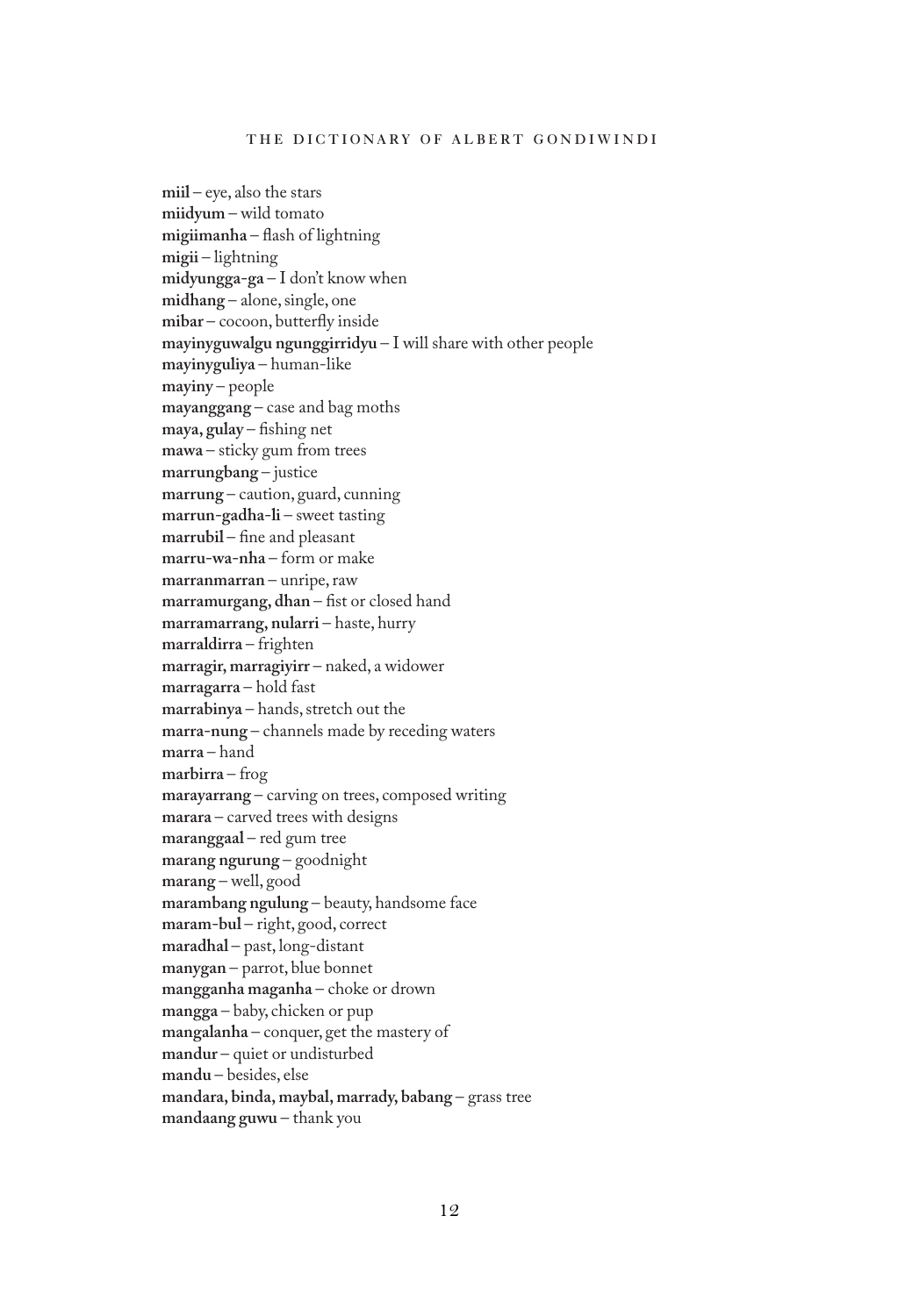**mambuwarra** – look **mambanha** – cry, mourning **mamaybumarra** – hold down, subdue **mama-dya, mambarra** – native cherry tree **malungan** – female, a young woman **maliyan, baga-daa, yibaay** – eagle, wedge tail **maliyan** – star, red bright southern star **maldhanha** – get, provide **maldhaany** – maker, person who makes **malbilinya** – obedient **malangun** – girl, a little **malang** – could, should, would **maladyin** – ill, infirm **maguwar** – happy **magadala** – red soil **magaadhang** – clover, wild **madhubul-mugiiny** – blind, all are blind **madhu** – enemy **madharra** – chew or suck **madhanmadhu** – forest, the bush **mabinya** – stop or wait **mabi, babila, mugiiny-mabi** – eastern quoll, wild cat **maarung** – circle **maamungun** – countryman or friend **guyunganmadilin** – myself **guyang** – fire **guyal** – dry **guyabadhambildhaany** – fisherman **guwunggan** – flood **guwiiny nganhala** – it is over there **guwiiny gandamay** – it is difficult **guwaywinya** – wait for a short while, sit, stay **guwayuwa** – briefly, for a short time **guwayu** – time, indefinite time, later **guwarra** – fetch, fetch back **guwariyan, garrang** – cockatiel, quarrion **guwanguwan** – bloody, much blood **guwang, guwaang** – fog, rain, mist **guwandiyala, wandayali** – echidna **guwan-ba-ga-ga-rra** – bleed **guwala-nha** – happen, come to pass **guwabigi** – to rest **guwaali** – wait for me **guuray** – fat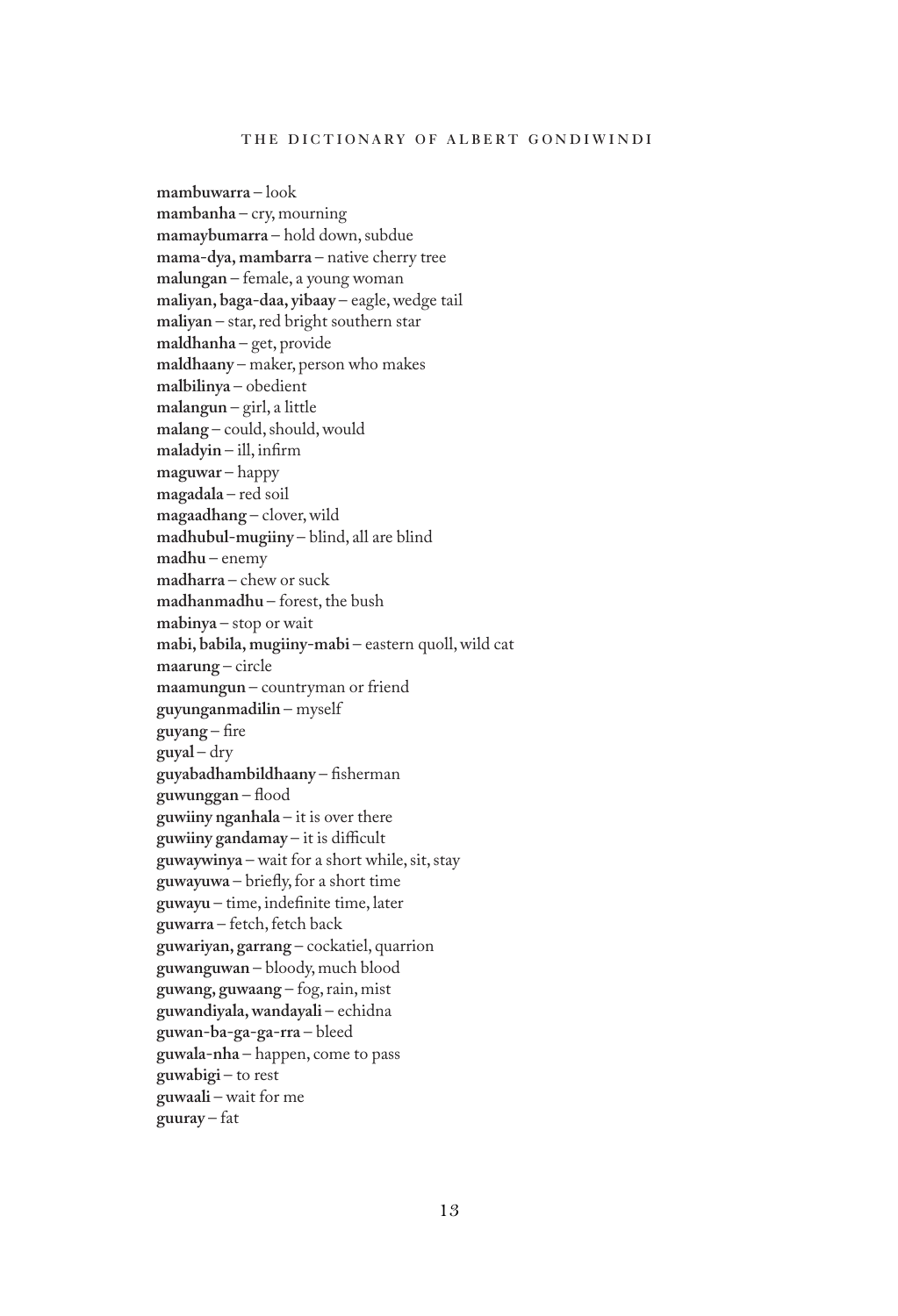#### THE DICTIONARY OF ALBERT GONDIWINDI

**guun, gurril** – flint **Guudha** – God **gurwarra** – save, deliver from danger **gurwaldhaany** – Saviour, deliverer **gurulgan** – bull frog tadpole **gurudhaany** – goanna **gurruwir** – news, sad news **gurruulgaan** – being that causes thunder **gurrugandyilinya** – cover one's self **gurrugan-balang** – cattle, bullock, cow **gurraggarang** – frog, to indicate rain **gurra-galang** – bitter medicine **gurra-gal-gam-bi-rra, guru-ga-ma-rra, gurra-gal-ga-rra** – finish **gurra-ga-ya-rra** – finish speaking **gurra-ga-dharra** – finish eating, eat all **gurmiyug** – cumbungi root **guriin** – charcoal or black **guriban** – curlew, bush stone-curlew bird **guray-mugu-mugu** – in distress, suffering **guray-dyu-ngi-nya** – long for, be in love **gurawiny** – flowers, not buds **gurawan** – fish spear **gurang, gurawung, guyang** – bandicoot **gununga** – hiding inside **gunhindyang** – motherless **gunhinarrung** – mother's mother **gunhimbang, gunhi, ngama, baba** – mother **gunhari** – belly, paunch of animal **gunhama, badyar** – ant, black ant **gunhagunang** – cough **gunhabunbinya** – sit down **gunguwari** – halo, a circle around the moon **gungun** – bark, a piece of bark for a dish **gungarra** – comb **gungalang, yanangaari guygalang** – green tree frog **gundyung** – black jay bird or white winged chough **gundhaybiyan** – blossom of stringy-bark tree **gundhay** – red stringybark tree **gunaru, gudharang, guwiyarrang** – wood duck **gunal** – female of animals **gunaany** – shallow **gunaagunaa** – butterfly **gumbang** – grave, a grave **gumbadha** – metal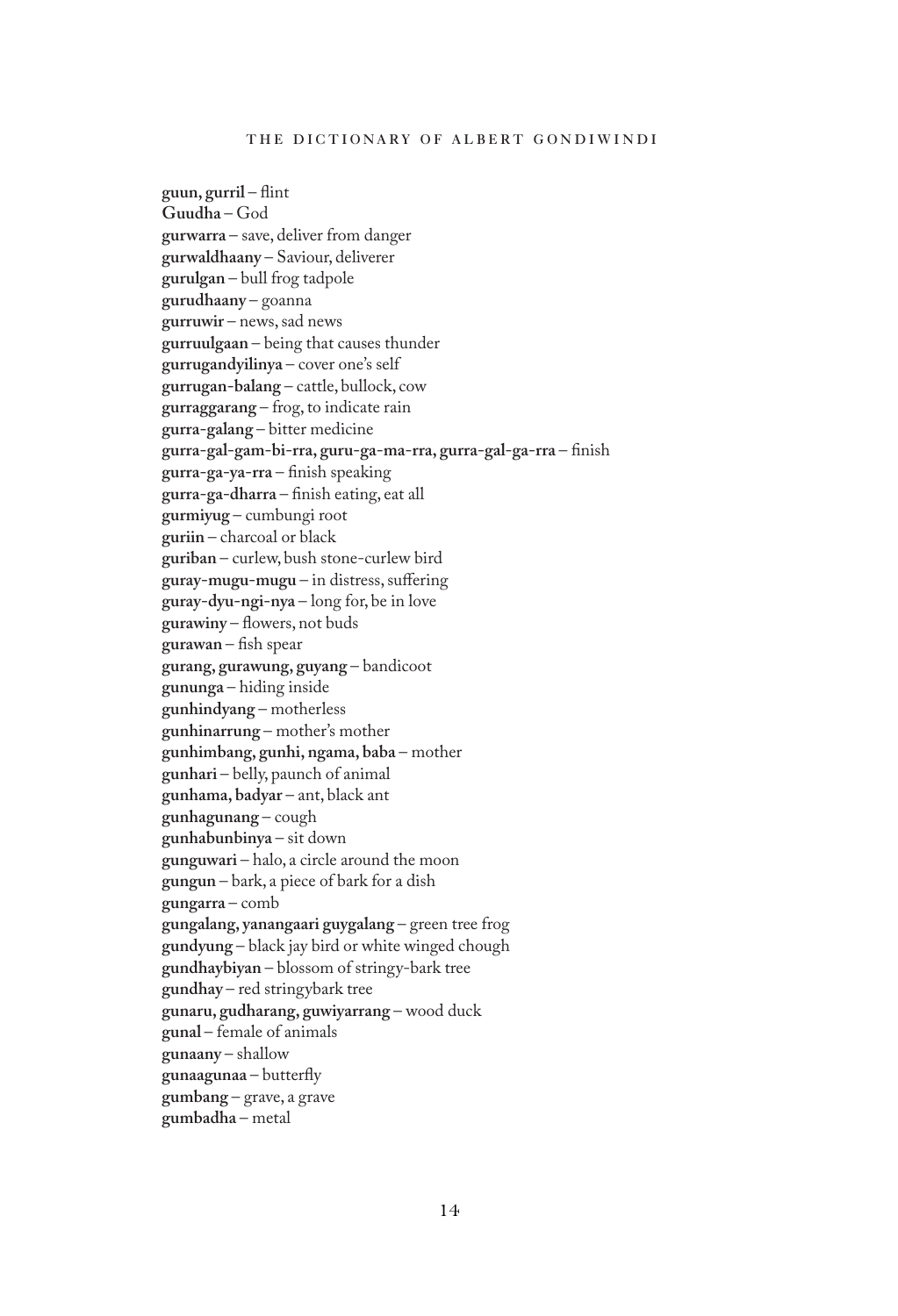**guluwin** – far off, distant **gulur, ngay** – but, however **gulun** – burrow of wombat **gulumba, gulibaa** – box tree, coolabah **gulu, galgu, dang** – millet seed for flour **gulgarr** – concave, tray or plate of bark **gulgang** – head, top of the **gulgandara** – before, time and both place **gulganagaba** – bird, the jacky winter **gulgama** – gully, valley **gulbirmarra** – part, divide, separate **gulbir** – few, not many **gulbi** – mist or smoke in the air **gulbalanha** – peace, be at peace, no fighting **gulamirra** – seek in vain **gulamilanha** – alone, to be alone **gulambali, birriyag** – pelican bird **gulamarra** – open **gulamalibu nunbabu** – to open or close **gulabirra** – refuse, reject **gulaay** – crossing place, bridge **gulaa** – anger **gugubarra** – kookaburra **gugi** – cup, of bark **guganha** – crawl or creep **gugan** – caterpillar, a yellow **gugabul** – fish, Murray cod **gudyiin** – ancient time **gudyi** – basin, bucket **gudhingan** – composer of songs **gudharang** – duck, wood **gudha** – baby or child **gudal** – flat **gubir** – macquarie perch, also called black bream **gubang** – hickory tree **gubaldurinya** – conquer, drive off the enemy **gubadhang** – finch, diamond sparrow **gubaadurinya, durrudurrugarra, gubaymanha, gulbadurinya** – follow **guba** – cooba wattle acacia **giyira, giira** – future, the womb **giyingdyung** – marrow, from inside bones **giyindyarra** – lick **giyarinya** – frightened, be frightened **giyang** – lungs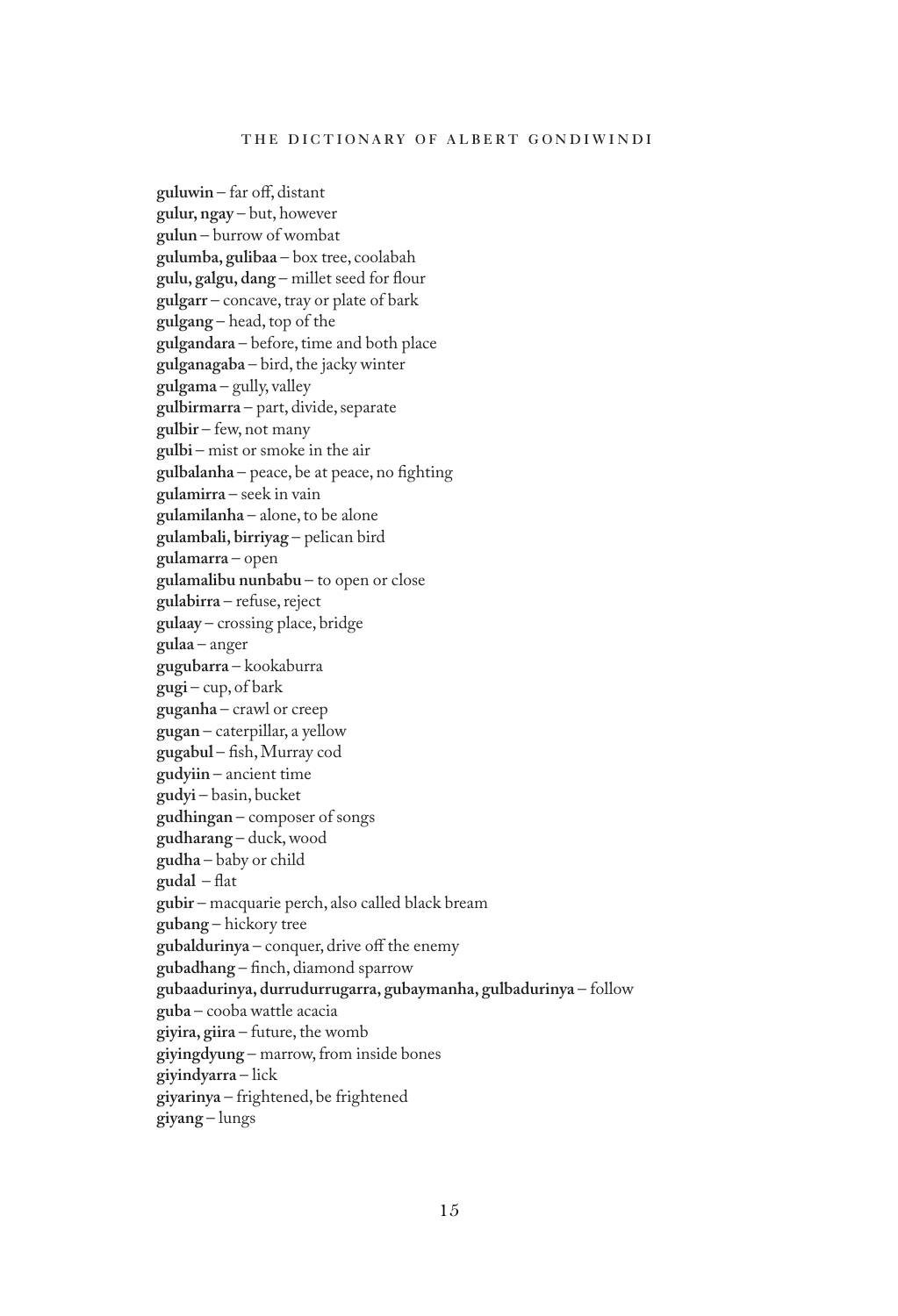**giyanda-dila-nh** – escape **giyan** – centipede **giyalang** – belonging **giyal, guwiindha** – shame, ashamed **giyal-giyal** – cowardly, partly ashamed **giyal-gang** – field mouse **giyaa-warra** – frighten off, drive away **giya-rra** – fear, be afraid **giwang wuurrranha** – moon setting **giwang bagarra** – moon rising **giwang** – moon **giwaang-giwaang** – mad fellow, fool **giwa-l-dhaany** – cook, the person cooking **girri girrigirri** – red **girran-girran** – ill, poorly **girra-wiiny** – quiet place with many pretty flowers **girra-ma-nha** – feel hot, to be burnt **girra-m-bi-ya-rra** – scold, speak with anger **girra-girra** – lively, be well, be alive **girarumarra** – blow, as wind **giran-giran, manggaan** – broad, spear shield **giralang bundinya** – star, a shooting star **giraangang** – foliage of trees, leaves **gingari** – flint knives **gindyarra** – lap or drink water like dogs **gindhaany, bugari** – ringtail possum **gindaymanha** – to play, to have fun **ginda-y-waruwar** – laughing always **ginda-y-ga-la-nha** – laugh at each other **ginda-y-awa-nha** – smile, laugh **ginda-nha** – laugh **ginan** – kind, gracious **gimarra** – milk **gilaa** – galah **gila** – so, then **giiny** – heart **giimbir** – fountain, spring, well **giilang** – story **giigandul** – wattle with silver flower **gigiy** – eaten enough **gigirr** – scent or smell **gidyirriga, badyariga** – budgerigar bird **gidyang** – hair of body, wool, fur **gidyagidyang** – egret, little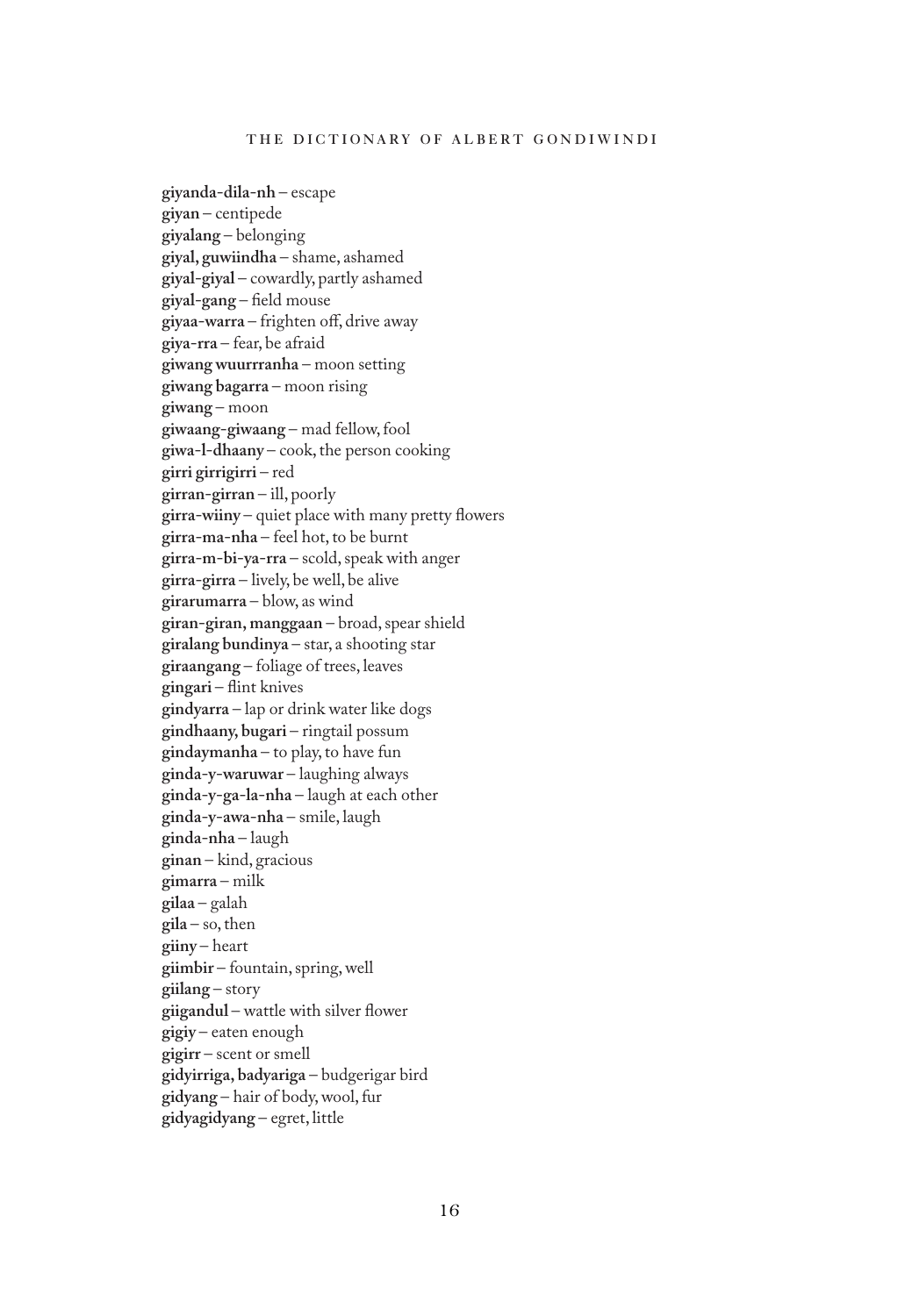#### THE DICTIONARY OF ALBERT GONDIWINDI

**gidya-wuruwin** – afraid, very much, overcome with fear **gidya** – broad-level wattle **gibirrgirrbaang** – star constellation of Orion's Belt **gibirgin, malanygyang, dindima** – star constellation the Seven Sisters (Pleiades) **gibir** – man **gibayan** – nephew **gibany, darran-dirang** – revenge, avenger **giba** – magic stone **gaymaan** – kangaroo grass **gawuwal** – lagoon, lake **gawuraa** – feathers **gawunang, giwambang** – moonlight **gawimarra** – gather or pick up **gawaymbanha** – welcome, tell to come **gawaan, gabaa** – white men, strangers **garriwang** – currawang tree **garrindubalunbil** – beetle in wood **garril, wurung** – boughs or branches on trees **garraywarra** – look for, seek, find **garraygal** – palm of the hand **garray** – land, sand **garrawi** – roe of fish **garrari** – net **garranygarra** – send **garrandarang** – paper, book **garran** – hook of any kind, fish hook **garrabari** – corroboree, a special dance **garraba, marrin** – body, human **garraayigal** – hand, grasp **garraawan** – light wood for making fish spears **garra** – hold, catch, stop, take **gariya wanhamindya nganhanduyan** – do not break a promise **gariwang** – cold east wind **gariwag** – leaf **garingali** – dingo **garila** – corella bird **garba** – fork, fork of a tree **garay** – sand **garal** – wattle tress **garaan-dharra** – eat forbidden food **gany, yingiyan** – like, similar **ganhur, buringin, marri** – kangaroo, red **ganha-nha, bunha-nha** – burn **ganginmarra** – lie, tell a lie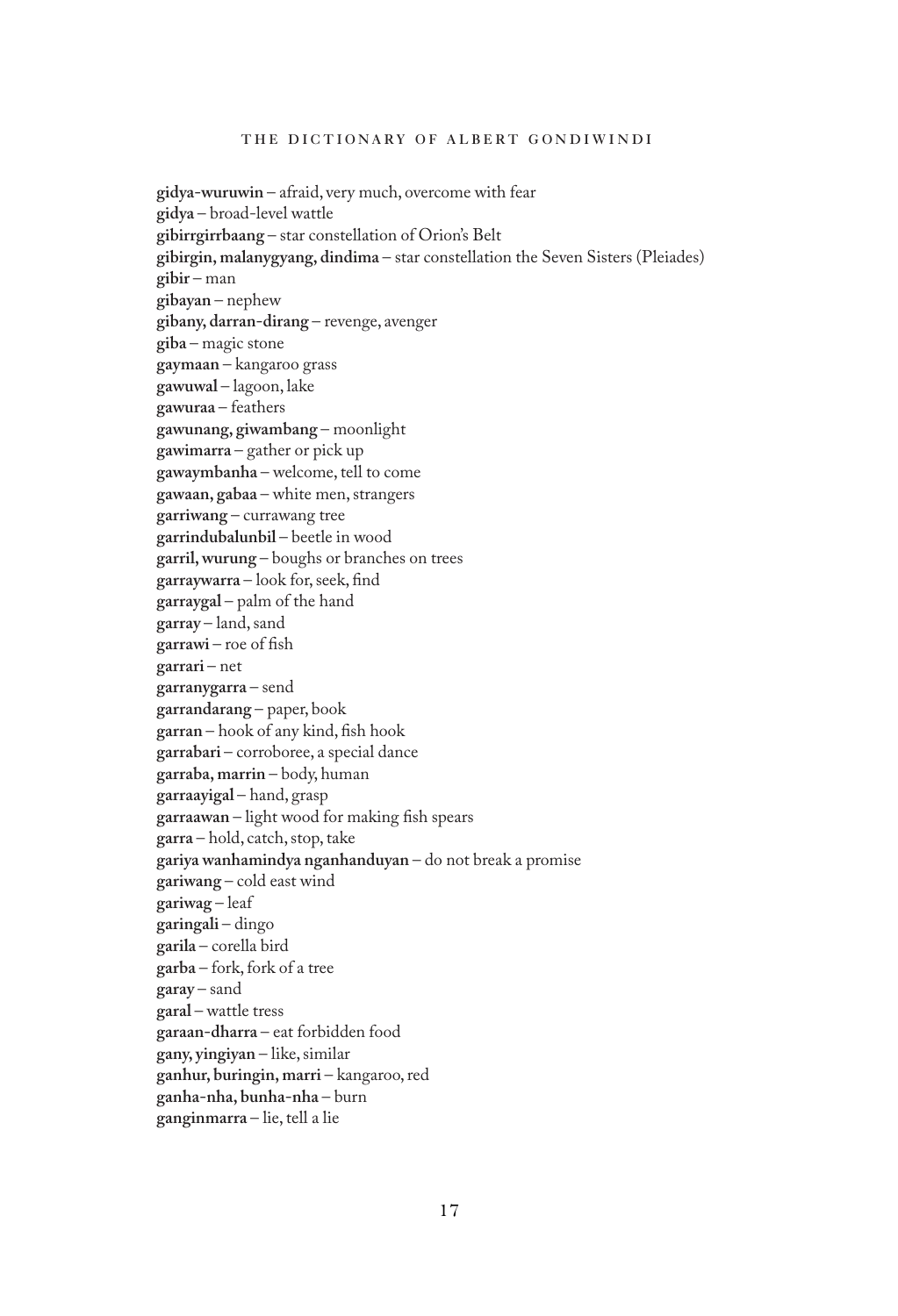#### THE DICTIONARY OF ALBERT GONDIWINDI

**ganggang** – gang-gang cockatoo **ganggaa** – spider **gangarrimaa** – ring or circle **gangan** – hawk, fish hawk **gandyar** – spirit being, he sees and knows everything **gandaru, gungarung, yambil** – crane, blue, white-faced heron **ganda** – bend of the leg under the knee **ganang** – beeswax, wet **ganaa-ba-nha** – ride on horse or any animal **gana-yi-rra** – peppermint tree **gambang, dilaang, dirraybang, gumbal** – brother **gambal, buragi, yungay, gamidha** – bustard, native bush turkey **gamalang** – raspberry, native **galiyang, birrgun** – fork-tailed swift bird **galing-gaan** – bowels **galindulin** – eel **galin-gabangbur** – children **galin-dhuliny, gibirrngaan** – black snake, red-bellied **galin-balgan-balgang** – dragonfly **galigal** – knife **gali-ngin-banga** – desert place without water **galguraa** – friar bird, noisy **galgambula** – oven, for cooking in the earth **galgaang** – affliction, wherein is pity **galga** – hungry, empty **galanygalany, galan galan** – cicada, locust, it's sound **galang** – belonging to a group **galagang** – wild onion **galabarra** – halve, separate into two **galaabanha** – noise, make a noise **gagalin, bidyin** – fish, golden perch **gagaamanha** – lead astray, seduce **gadyilbalungbil** – burrowing black beetle **gadyilbalung** – beetles generally **gadyal** – hollow **gadyag** – nasty, horrible **gadya!** – get away! **gadi, dharang** – snake **gadangul** – lizard, small one **gabur-gabur** – rotten or broken **gabuga** – brain, eggs **gabudha** – reeds and rushes **gabin-gidyal** – beginning, a **gabargabar** – green, colour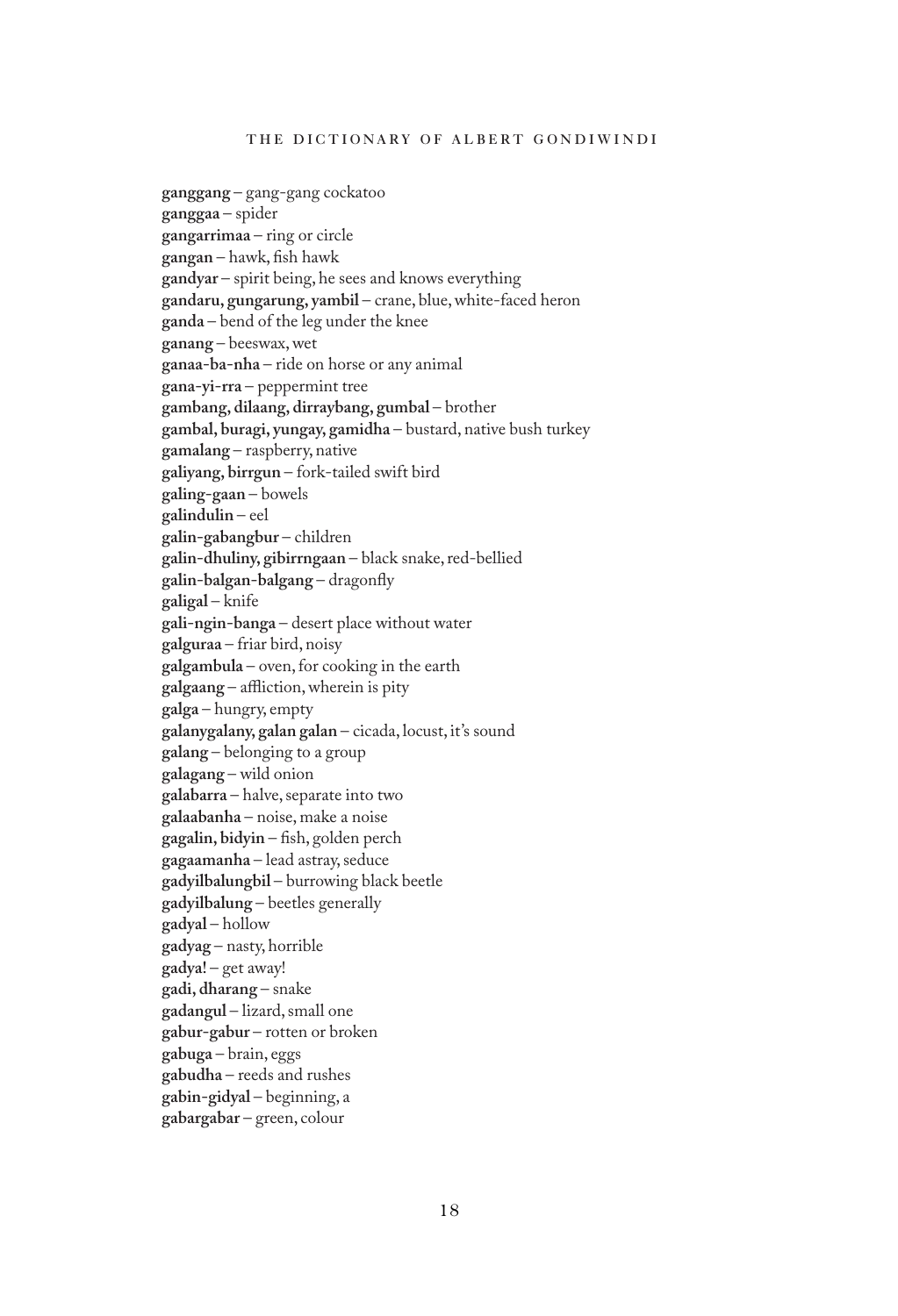**gaban, barrang** – white **gaban** – foreign, strange, unknown **gaba-rra** – fishing, drag-net **gaanha, dharal** – shoulder **gaanha-barra gaanha-bu-nha** – carry on the shoulder **gaalmaldhaany** – composer, poet **gaagu-ma-rra** – embrace **gaa-m-bila-nha** – hold a thing **gaa-l-marra** – compose, songs **gaa-darra** – erase **gaa-ba-rra** – carry on the back **ga-rra** – be or being **dyirribang** – an old man **dyiridyinbuny** – diver bird **dyiramiil** – charming, winning, eyes-up **dyinmay, gurray** – fight or war, tribal **dyinidnug** – duck, shoveler **dyindhuli** – hunger **dyindharr** – lean, barren, bare **dyinang, mundawi, dinhang** – foot **dyilwirra** – climb, a tree **dyigal** – fins of fishes **dyibarra** – speak **dyandyamba** – medicine, from the core of tree fern **dyagula** – lyre bird **dyagang** – boys without fathers **dyabaraa** – bull dog ants **dyaba** – girls without fathers **dyaabiny** – flying ant **duyan** – fat, meat **duwambiyan** – root of edible pink fingers **duruung-gar-gar** – glow-worm **durrur-buwulin** – ever, always **durrumbin, giima** – caterpillar **durru-l-ga-rra** – hide **durru-l-ba-rra** – burst **durrawiyung** – duck, grey teal **durrawan** – currawong, grey bird **durrany** – cloud, long white **duri-mambi-rra** – ill, make ill, cause to be ill **duri-duri-nya** – ill, to be ill **dundumirinmirinmal** – snail **dumiiny** – death adder snake **dumi-rra** – carry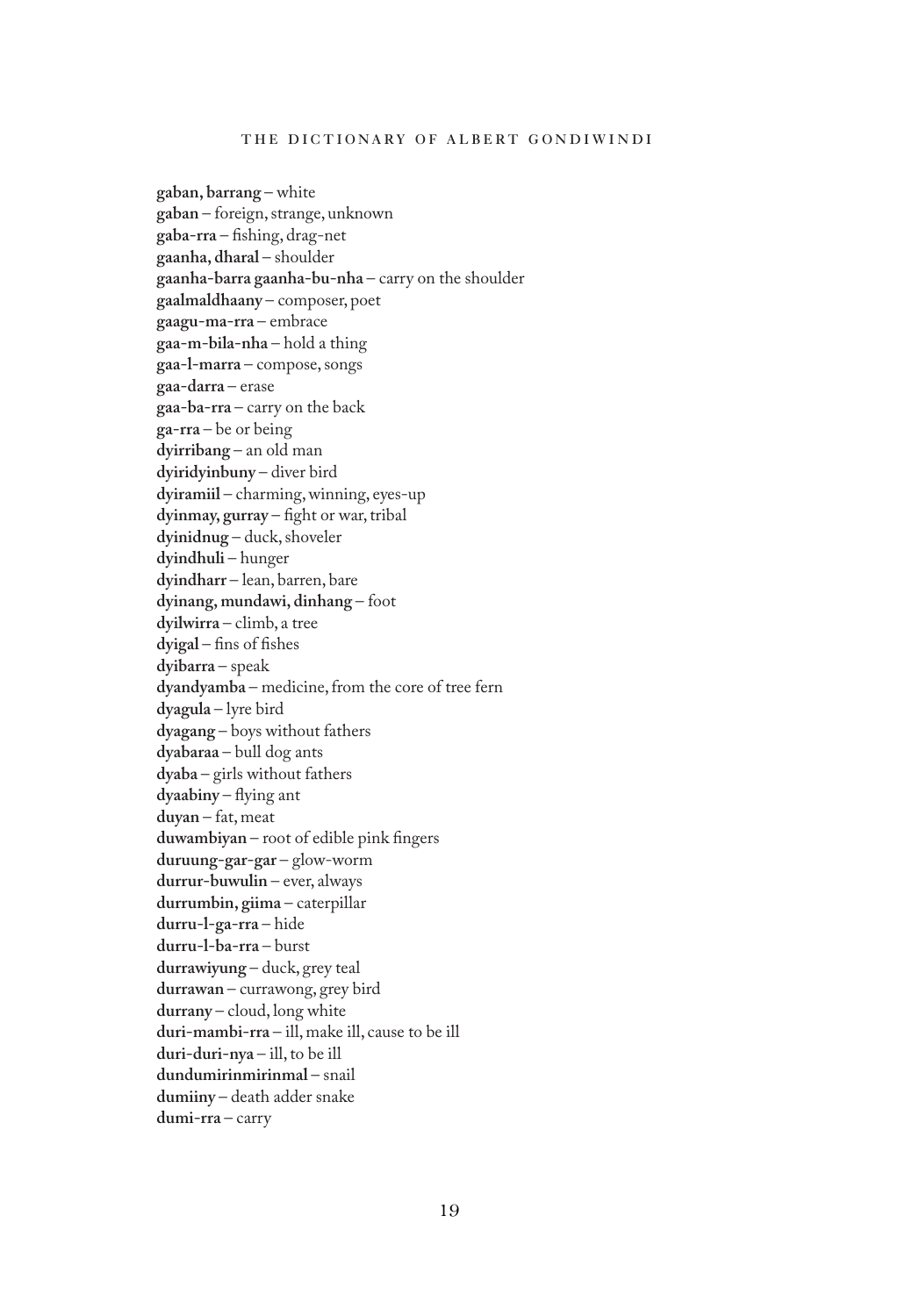#### THE DICTIONARY OF ALBERT GONDIWINDI

**dumbi** – blush **dulu-dulu** – logs of wood, big **dulbun-bun-ma-rra** – bow, or to bend **dulbi-bal-ga-nha** – hang down the head **duguny-bi-rra, dugu-winy-birra** – be generous **dugu-wirra** – catch **dugin** – shade **duga-y-ili-nya** – fetch for another **duga-nha** – fetch water, draw up water **dubu** – frog or toad **dubi** – chrysalis, pupa butterfly grub **dirriwang** – emu feathers **dirrinan** – bulbine lily **dirrigdirrig** – bee-eater, rainbow bird **dirrang-dirrang** – red ochre **dirramaay** – edible herb **dirra-dirra-wana** – herb **dinggu** – wild dog, dingo **dinbuwurin** – lark, native **dinawan, gawumaran, nguruwiny** – emu **dilga-nha, bunganha-ba-nha** – comb the hair **dilan-dilan-garra** – shake **dila-dila-bi-rra** – cause confusion **dila-birra** – scatter, sow **diikawu** – emu bush, spotted **digu, mumbil, munbil** – blackwood, black-timbered wattle tree **digimdhuna** – fig or fig tree **digal** – fishbone **dibiya** – duck, whistling tree **dibang** – nails or spikes **dhuruwurra** – cast off, shedding **dhurri-rra** – lay eggs, to be born **dhurri-nya, dhurrirra** – born, to be born **dhurrgang, nguruwiya** – owl, tawny frogmouth **dhurragarra** – follow up, track, pursue **dhurany** – news, or message **dhuragun, bunbun** – bittern, native **dhungany** – greenleek parakeet **dhundhu, ngiyaran, gunyig** – black swan **dhundhal** – close or near **dhumuny** – bardi grubs, used for fishing **dhumba** – brittle gum, eucalyptus **dhulubang** – soul or spirit **dhulu-ga-rra** – guilty, to be found convicted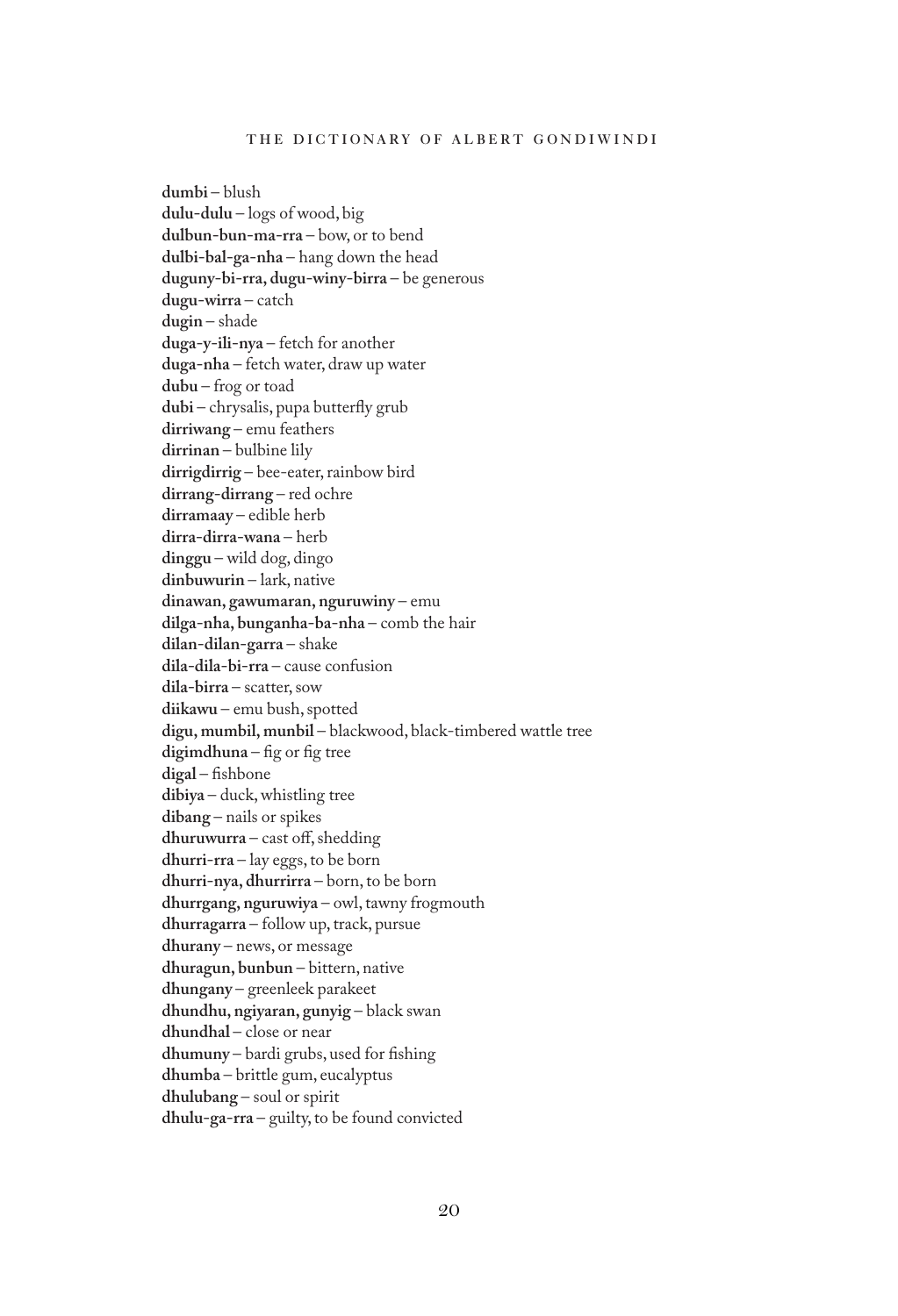**dhulu-biny** – level, even, flat **dhuliiny** – goanna, sand monitor **dhulay** – fish, the river gar fish **dhul** – brown **dhugamang** – lobster, white clawed **dhugaaybul** – very **dhubul** – bore, underground water **dhubi** – cicada larva, beetle **dhirril** – sparrow hawk **dhirran-bang** – noon, midday (sun in the zenith) **dhirraany, gandiyagulang** – mountain **dhiraa-nha** – rise like the dough **dhindha** – ball, anything rounded **dhin** – nut or berry **dhilbul** – coot, purple swamphen **dharrang** – message stick or letter **dharran** – creek **dharrambay, gimang, dirru, galbu** – kangaroo rat **dharra-barra** – eat, cut with teeth **dharra** – eaten, swallow, engulf, absorb **dhara** – cast out, away **dhangaang, dhal, dharrabu** – food **dhang** – seeds, grains **dhandyuri, dhandyurigan** – mussel shells or shellfish **dhandhaang** – river catfish **dhamiyag, baaliyan** – cumbungi, bulrush reeds **dhamaliiny, dharramaliyu, bulbul** – bull roarer, whirler **dhalba-nha** – bruised **dhalba** – rain, the cloud burst **dhala-y-ba-rang** – mad frenzy, anger, excitement, sudden **dhala-wa-la** – forest country **dhala-rug** – wattlebird **dhala-ba-rra** – crack, burst, break **dhala-ba-nha** – ruin, destroy **dhal-bi-rra** – beat time on the boomerang, as the men do singing **dhaganhu ngurambang** – where is your country? **dhagamang** – crayfish, whitish-blueish claws, not a yingaa **dhagal** – cheek, jawbone **dhadhi?** – belonging to what place? **dhabugarra** – bury **dhabugany** – buried **dhabudyang** – old woman **dhabal** – bone **dhaan yanha** – come here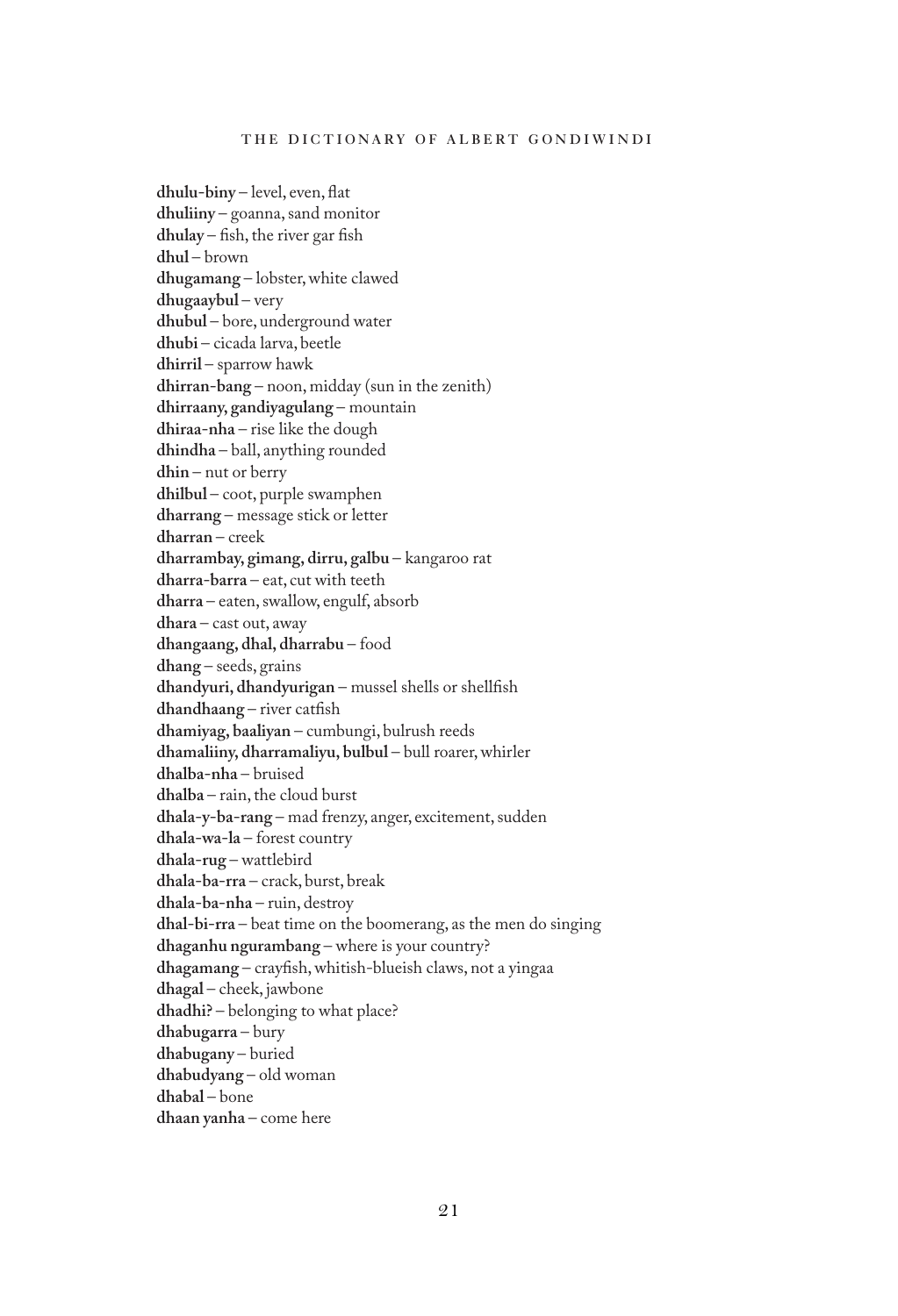**dhaalirr** – kingfisher bird **dhaagunmaa** – cemetery **dhaagun** – land, earth, dirt, soil, grave **dha, -dya, -la, -ra** – on, at, in, by **dha-l-mambi-rra** – feed, a child or dog **dawin, bawa-l-ganha** – hatchet **darruba-nha** – leap over **darriyaldhuray** – bedroom **dargin** – across **danyga-ma-rra** – compete, to vie in throwing **dani** – wax, gum or honeycomb **dangarin** – shell fish **dangar, dhandhaang** – fresh water catfish **dangal** – covering or shelter **dangaay** – rainwater, oldwater **dang** – roots, edible **dalungal** – fine fella, excellent person **dalawang, gabu, gabudha** – box tree, apple **dabu-ya-rra murun** – life, give, bestow life **dabu-wan** – leech, small one **daanha** – knit, make a net **buyaa** – law **buya-marra** – beg **buwi-birra-ng** – boomerang of bark, a toy **buwawabanhanha, gugabarra** – boil **buwanha** – grow **buwaa-bang** – orderly, tame **buwa-garra** – come **buwa-gany** – edible root **buwa-ga-nhumi-nya** – before, be before **buwa-dharra** – fill the mouth **buurri** – boree tree, weeping myall **bururr** – hop-bush **burrindin, gulridy** – magpie-lark, peewee or mudlark bird **burrbang** – ceremony of initiating to man **burral, darriyal** – bed **burral** – birthplace, the spot, the soil **burra-m-bin** – eternal **burra-giin** – beeswax, dry **burra-di-rra** – cut down **burra-dhaany** – ball, bouncing **burra-binya** – leap, jump **burra-ban-ha-l-bi-rra** – fire, light a **burguwiiny-mudil** – blacksmith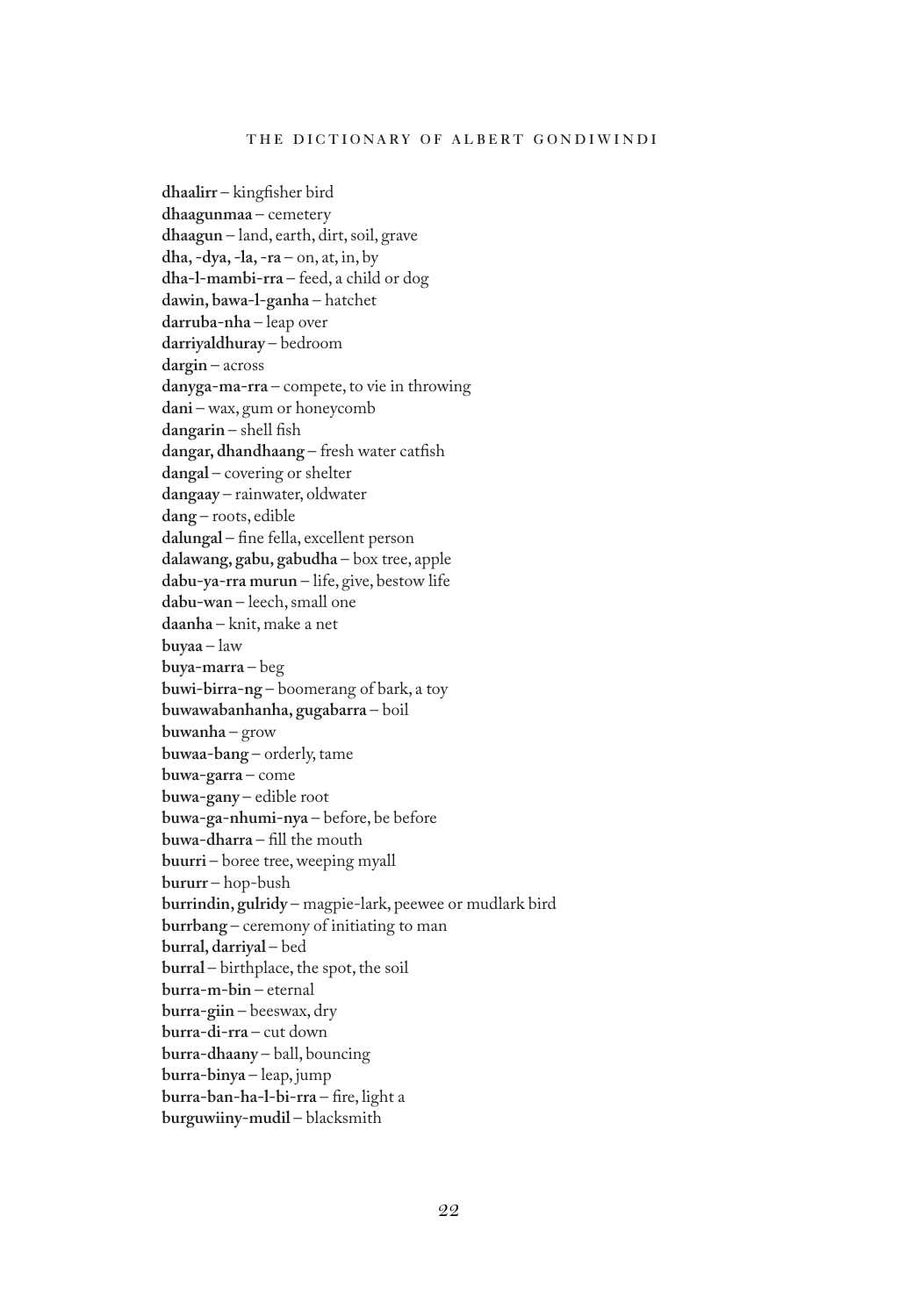**burbi-rra** – beat the time, and sing **burba-ng** – circle, a round shape, heap **burany** – parrot **buram-ba-bi-rra** – share **buralang** – black-faced cockatoo **buraandaan** – heron, night-heron **bura-mi-nga-nha** – cause to be **bunyi-ng-ganha** – breathe **bunyi-ng** – breath **bunhiya** – wild oak tree **bunhi-dyili-nya** – beat **bungi-rra** – swing **bundi-nya** – fall **bundi-mambi-rra** – let fall, cause to fall **bundhi, nalanala** – club, thick knob on end, war weapon **bundharran** – paddle **bundharraan** – canoe oar **bundarra** – freeze, feel very cold **bunda-nha** – draw, a picture **bunda-ng** – cicadas, butterfly **bunda-l-ga-nha** – hanging, be suspended **bunbiya** – grasshopper **bunba-nha** – escape, run, moving away, fleeing **bunba-na-nha** – run after **bunan, bundhu** – dust, rising vapour **bunan** – carried by the wind, dust storm **bun-ma-rra, ma-rra** – make or do **bumbi** – smoke **bumalgalabu wayburrbu** – right or left **bumal-bumal** – hammer, a stick **bumal** – hammer, stone for bruising nuts **buma-ngidyili-nya** – beat one's self **buma-l-gidyal** – fight or battle **bum-bi-rra** – blow, with mouth **bulun** – egret, white crane **bulan-bulan** – parrot, crimson rosella **bulaguy** – saltbush **bula-bi-nya** – couples, to be in couples **buguwiny, bugaru, gungil** – grass **bugurr** – climbing plants or vines **bugu-l** – fish line **bugiyunbarrul** – time, after sunset, twilight **buginybuginy, manygan** – blue bonnet parrot **bugarr** – carrion **bugarnan** – bad smell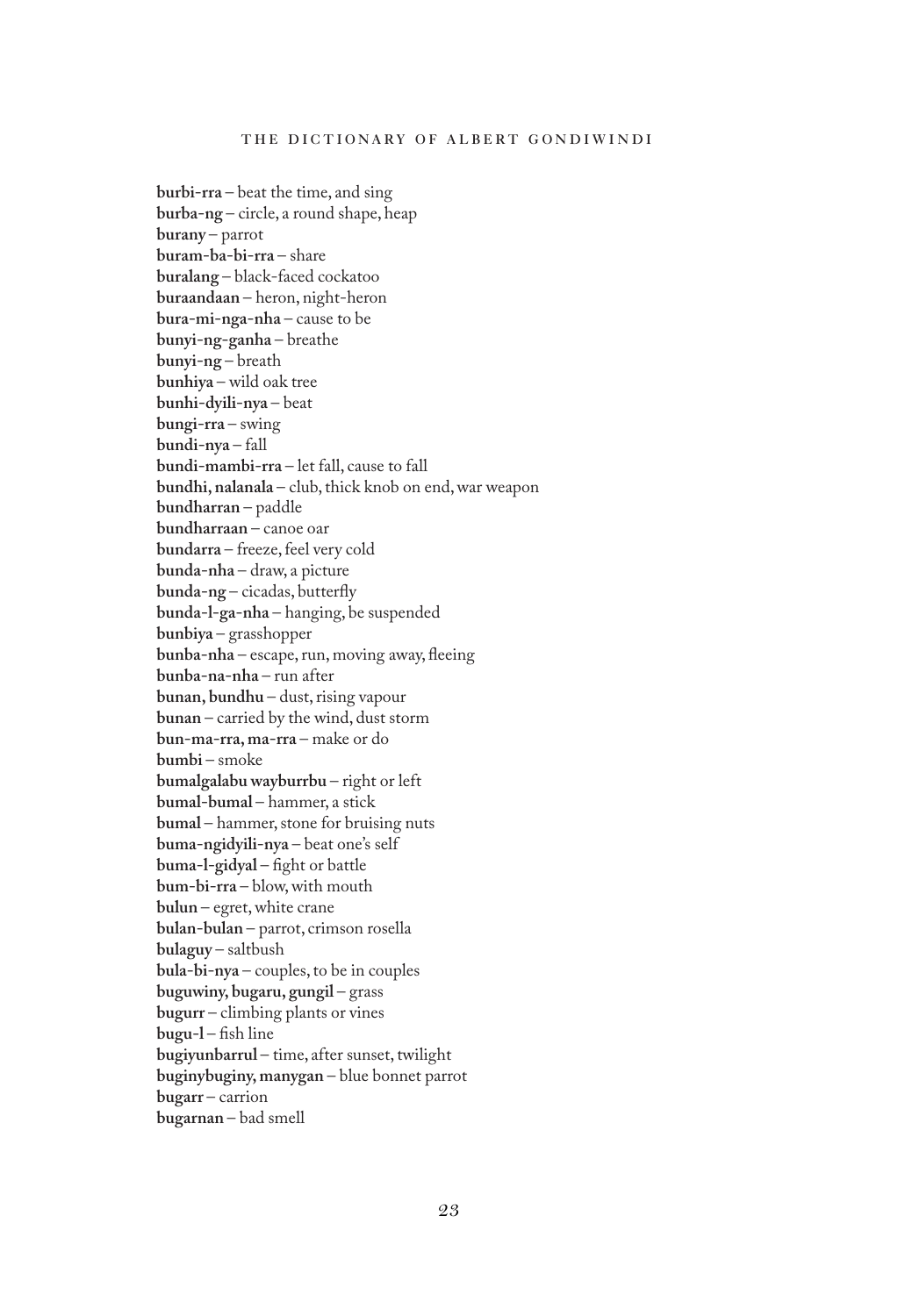**bugang** – necklace or beads **budyabudya** – moths and butterflies **budyaan, dyibiny, dibilany** – bats, birds general flying creatures **budulbudul** – far off, high, the bluish air at a distance **budhi** – corner **budharu** – flying fox **budhar-ba-la-nha** – kiss each other **budhanbang** – duck, black **budhaanybudhaany** – common sneezeweed, old man weed **budha** – sandlewood **bubul, dula** – backside, buttocks **bubu** – air or breath **bubil** – wing, feather **bubay-bunha-nha** – lessen, get small **bubay** – little, small **buba-dyang-marra, garrigaan, banhumiya** – fingers of the hand **biyambul** – all **biyal-gam-bi-rra** – hang (transitive) **biyal-ga-nha** – hang (intransitive) **biyaga** – often, many times **birring, birrgan** – chest of a man **birrinalay** – blossom of white box tree **birri-birri-ma-rra** – meet **birri** – white box tree, eucalyptus **birranilinya** – run away with **birrang-ga** – high up **birrang** – journey to another place **birrang** – blue sky, the horizon **birran-dhi** – from **birramal, yirrayirra** – bush, the bush **birramal-gu yakha-y-aan** – gone to the bush **birrabuwawanha** – return, come back **birrabunya** – cormorant, little pied **birrabirra, malu** – lazy, tired **birrabang** – outside, up, above, far **birra-nguwurr** – behind **birra-nguwur** – back, that which is behind **birra-bina-birra** – move gently, whisper **birra** – back, the back **birra** – fatigued, tired **birinya** – scar, make a **birgu** – shrubs, thickets **birgili, birgilibang** – scorched by fire **birdyulang** – scar an old scar **birdany** – blossom of ironbark tree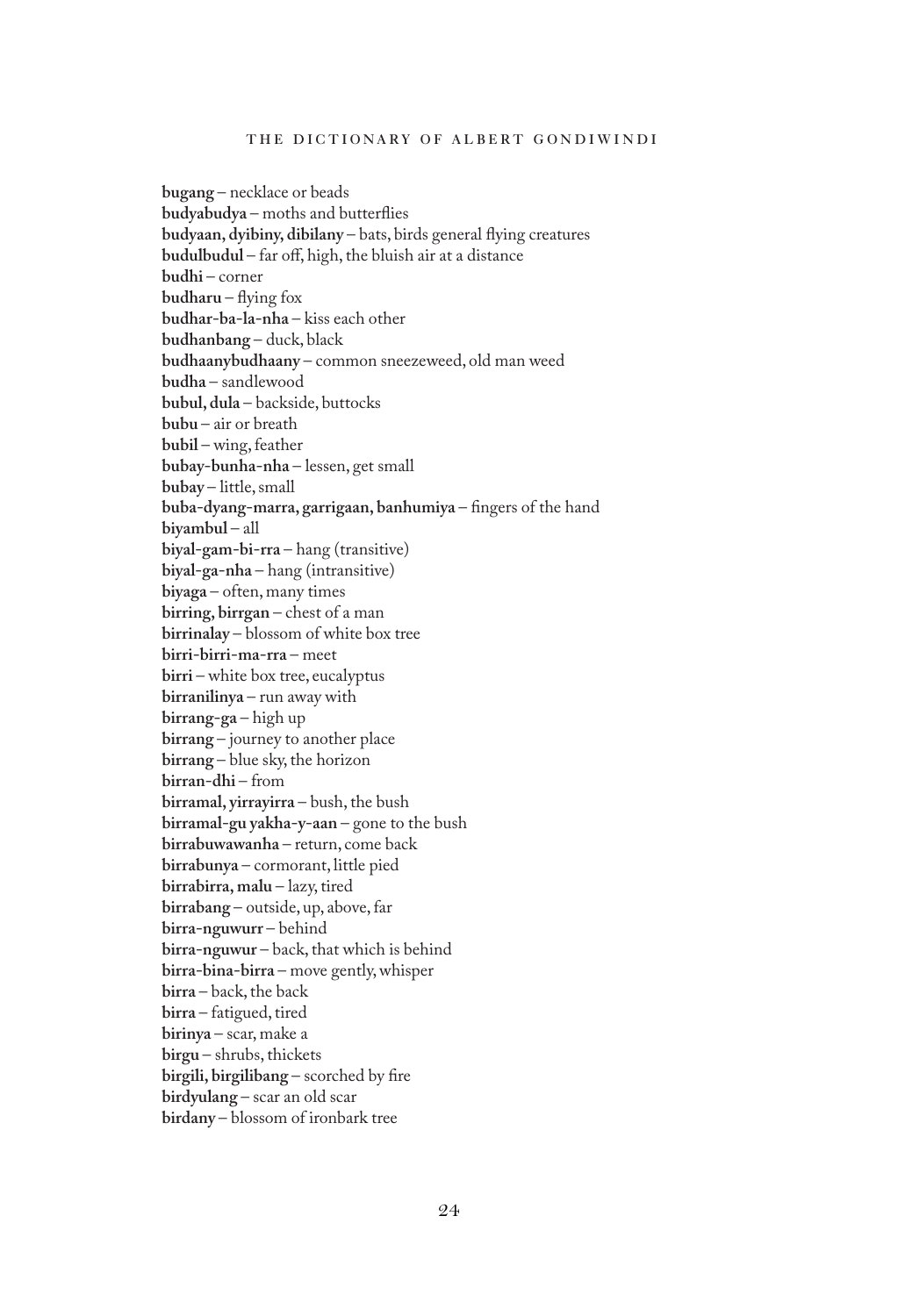**birbarra** – bake **birbaldhaany** – baker **biran, birrany** – boy **biralbang** – duck, musk **bir** – birth mark **binydyi** – stomach **binhaal** – eldest, the **bindyi-l-duri-nya** – cut into a tree to get possums out **binaal, wirra** – broad, wide **bimirr** – end, an end **bimbun, gumarr, mudha** – tea tree or paperbark tree **bimbul** – bimble box tree **bimbin** – brown treecreeper, woodpecker **bimba-rra** – fire, set the grass on fire **bilwai** – oak tree, river she **biluwaany** – red-winged parrot **bilin-nya** – go backwards **bili-nga-ya** – backwards, going **bilbi, ngundawang, balbu** – bilby **bilawir** – hoe **bilawi** – river she oak tree **bilabang** – billabong, the milky way **bila** – river **biiyirr, magalang** – back bone, spinal column **biilaa, ngany** – bull oak tree, forest oak **bidyuri** – pituri **bidya** – male **bidhi, babir** – big **bibidya** – fish hawk, osprey **bayu, buyu** – leg **bayirgany** – leeches **baryugil** – eastern blue tongue lizard **barru-wu-ma-nha** – gallop, run fast **barru-dang** – juice from a tree **barru** – rabbit-like rat (probably bilby) **barrinang** – blossom of wattle trees **barri-ngi-rra** – leave, let it alone, never mind **barri-ma** – musket, gun **barrbay, wirrang** – rock wallaby **barray!** – move quick, quick! **barrage** – to fly **barradam-bang** – star, a bright **barrabarray** – quick! **barra-y-ali-nya** – rise again, resurrection **barra-wi-nya** – camp, hunt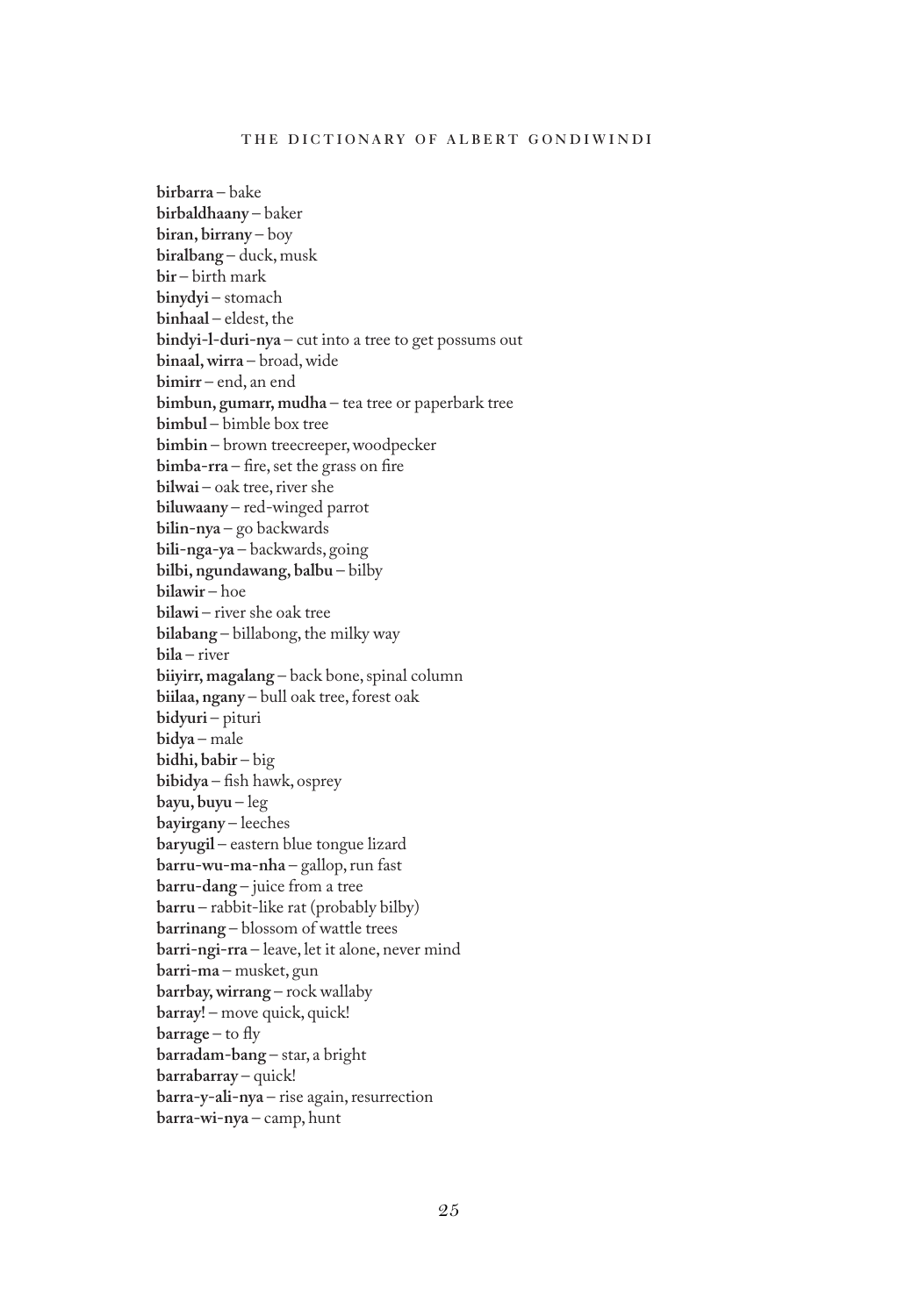**barra-wi-dyany** – hunter **barra-manggari-rra** – love **barra-dyal** – flame robin bird **barra-barra-ma** – handle, anything to hold **bargu-mugu** – cripple, one limbed **baradhaany** – red-necked wallaby **bangal-guwal-bang** – belonging to another place **bangal** – time, or place **banga-ny** – broken **banga-nha** – break into rain, begin to rain **banga-ma-rra** – break **banga-l** – fire sticks, friction **banga-di-ra** – chop, cut, split **banga-bil-banga-bil** – cutting instrument **banga-bi-lang** – broken in pieces **bandya-bandya-birra** – cause pain **bandu** – march fly **bandhuwang** – scrub or mallee trees matted together **bandhung** – mallee tree and scrub **bambinya** – swim **bambigi** – to swim **baluwulinya** – be pregnant **balunhuminya** – die before another **balunha** – die now **balun** – dead **baluga** – dark, fire has gone out **baludharra** – feel cold, be cold **balubuwulin** – dead altogether **balubunirra** – murder, kill **balubalungin** – almost dead **balubungabilanha** – kill each other **balu-bunga-rra** – extinguish **balmang** – empty **balima** – north **bali** – baby, a very young baby **balgal** – sound, noise **balgagang** – barren, desolate **balgabalgar** – leader, elder **balanggarang** – bud, top bud of flower spray **balang** – head **balandalabadin, gubudha** – common reed **balan-dha** – beginning, of time **baladhu nganhal** – I am from **baladhu ngaabunganha** – just looking **baladhu** – I am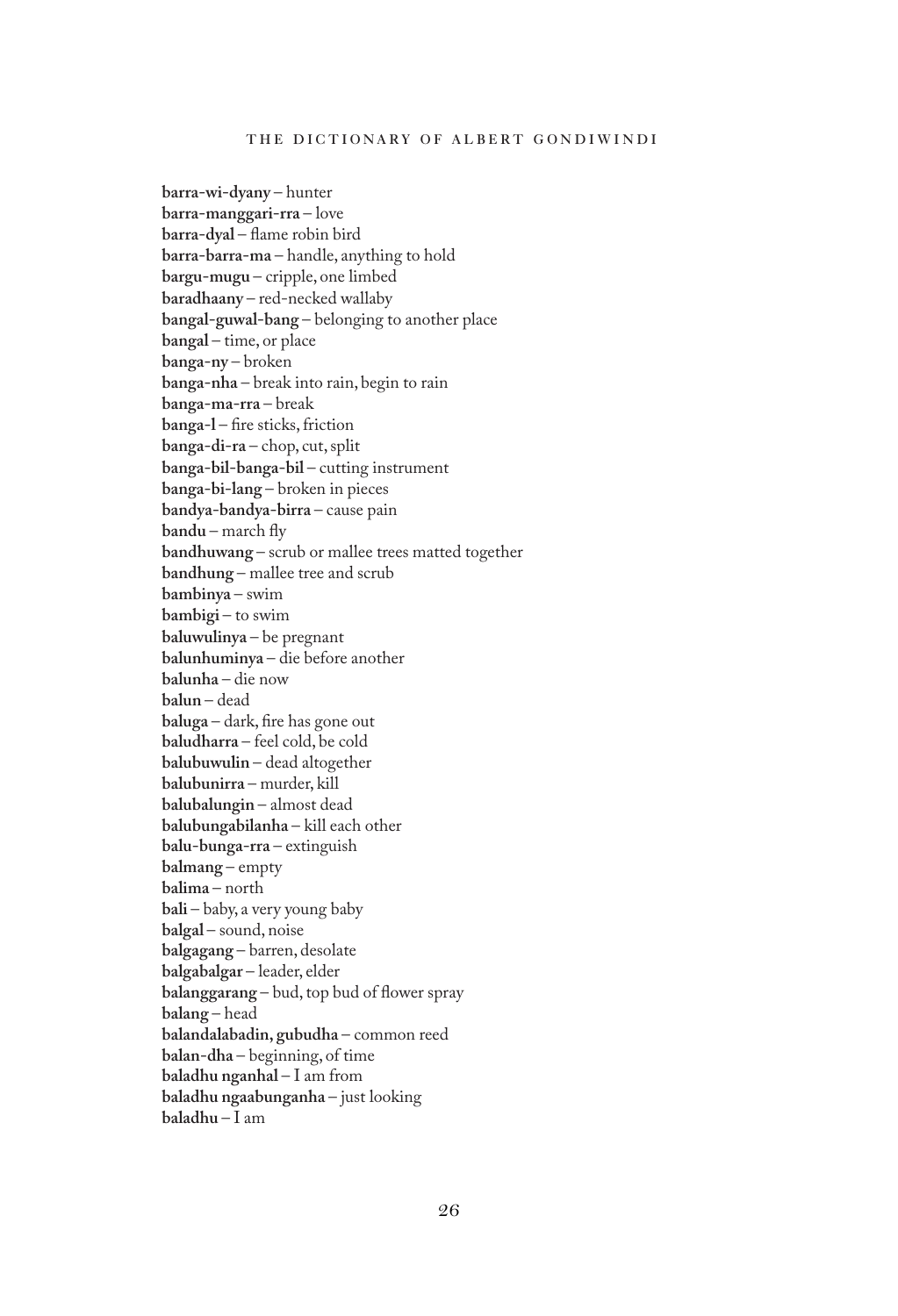**balabalanirra** – beat a little, slap **balabalamanha** – lift softly or slowly, move **balabala-ya-li-nya** – whisper **bagurra** – blossom of kurrajong tree **bagir-ngan** – cousin or uncle **bagaaygang** – shell, a small one **bagaay, galuwaa** – lizard, shingle back **badyar, gunhama** – black ant **badhawal, bargan, balgang** – boomerang **badharra** – bite **badhang, buwurr** – cloak, possum skin **badha, yiramal** – bank of the river **babimubang** – fatherless **babildhaany** – singer **babiin** – father **babala** – leather-head, noisy friar bird **baaywang** – big hill **baayi** – footprint **baawan, gargalany** – silver or boney perch fish **baalmanha** – floating **baala** – footstep **baaduman** – red spotted gum tree **baabin** – nettle plant **baabaa, ngandir, nguramba** – deep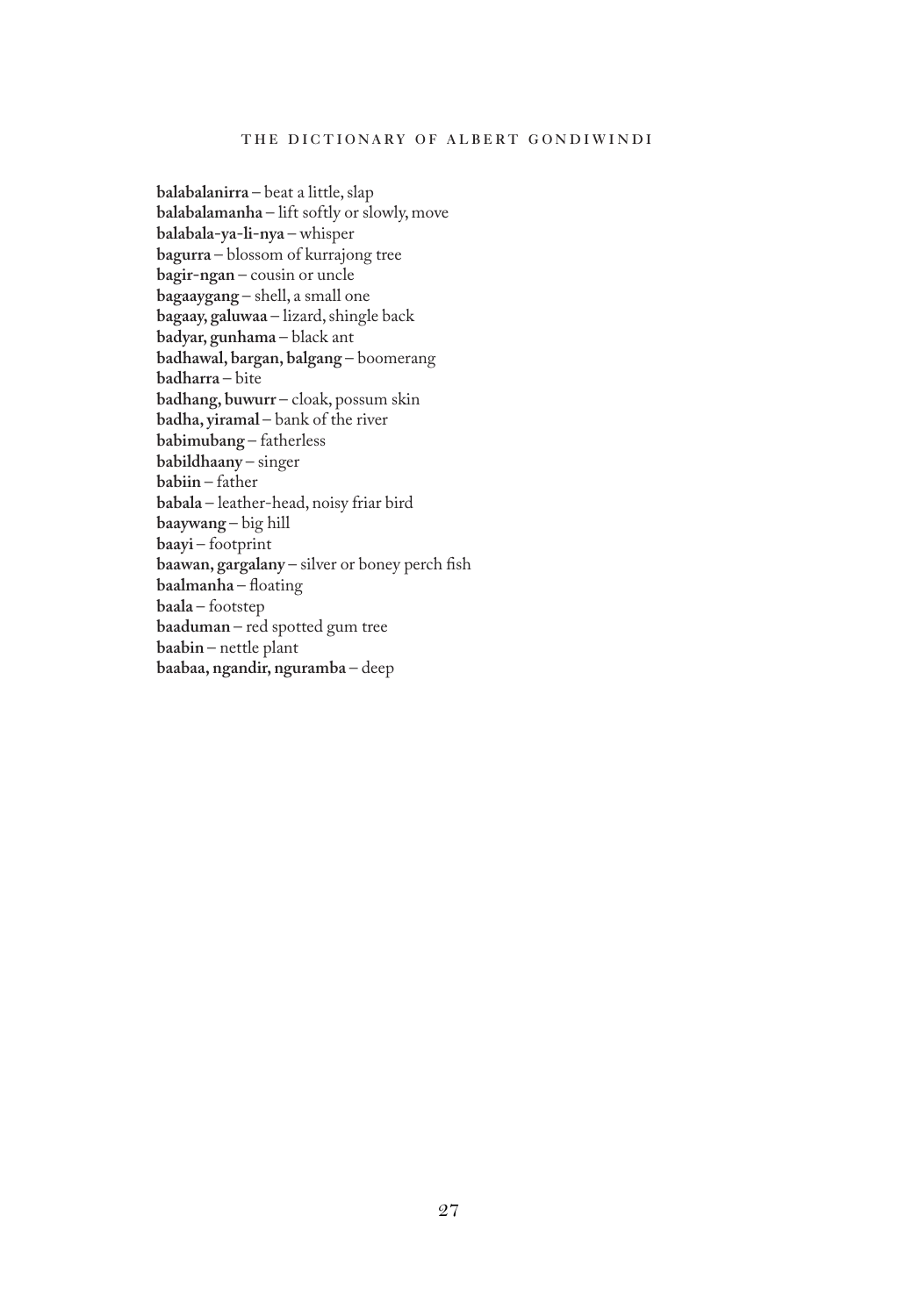### AUTHOR'S NOTE

This novel contains the language of the Wiradjuri people. Before colonisation there were two hundred and fifty distinct languages in Australia that subdivided into six hundred dialects. The Wiradjuri language is a Pama–Nyungan language of the Wiradhuric subgroup and has been reclaimed and preserved through the efforts of Dr Uncle Stan Grant Snr AM and linguist Dr John Rudder. The spelling and pronunciation that Uncle Stan and John compiled is within these pages. If there are any errors, they rest solely with my interpretation. Historical spelling of the Wiradjuri language in this book has been sourced from the records of H. Withers, a local landholder from Wagga Wagga (records: 1878), H. Baylis, a police magistrate from Wagga Wagga (records: 1887), J. Baylis, a surveyor landholder from the Riverina (records: 1880s–1927) and C. Richards, a linguist and scholar (records: 1902–1903). Further and updated study of the Wiradjuri language can be found in *The new Wiradjuri Dictionary*  authored by Uncle Stan and John.

The experiences of the fictional Gondiwindi family reflect those experienced by all Indigenous people touched by violence, segregation, abuse and the dehumanising policies and practices of colonialism. As part of these separation policies, the government and churches banned and discouraged the use of the native tongue. They did this by forcibly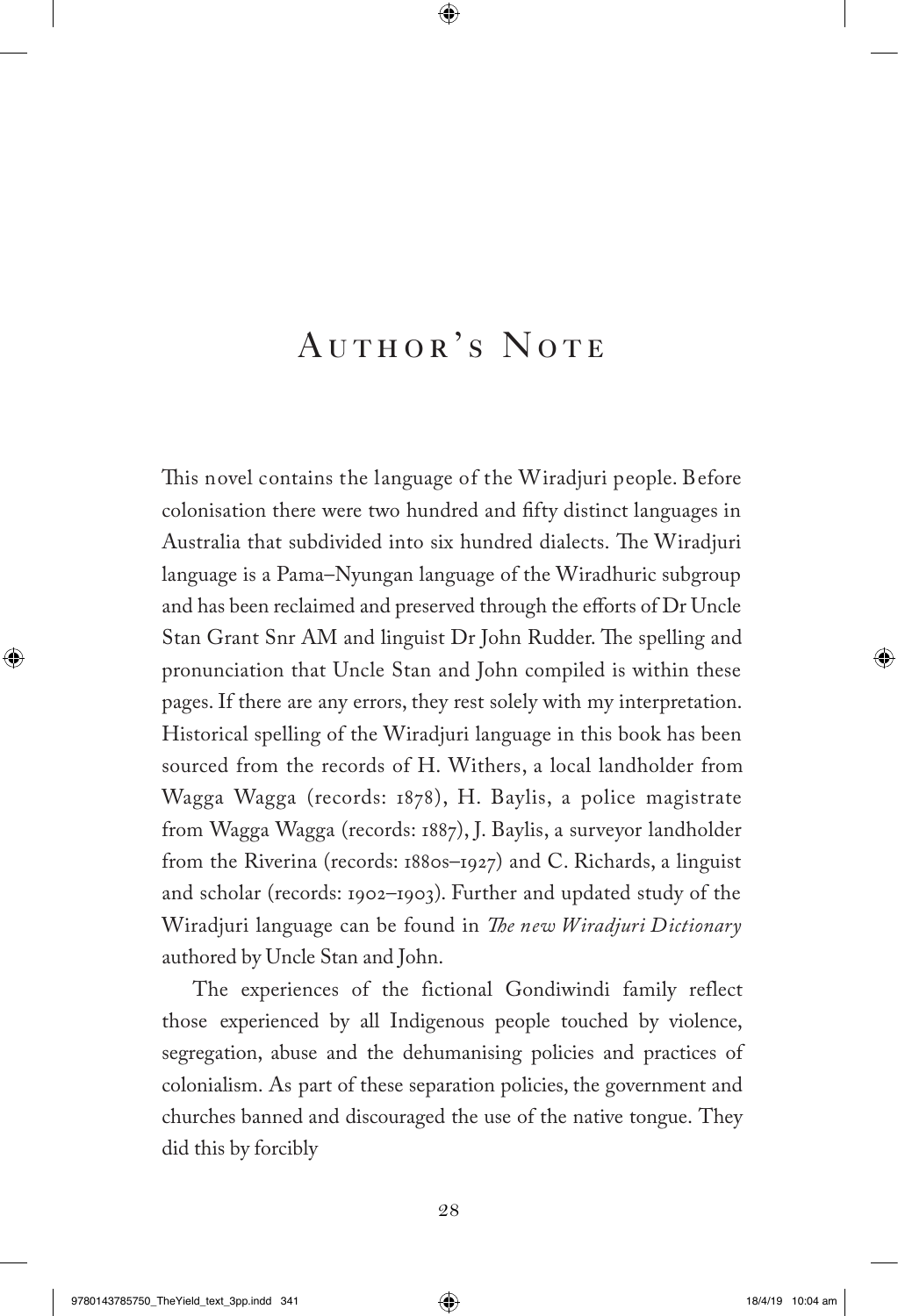removing children from their families, where they were taken into missions and institutions in order to expunge the Indigenous culture. This practice began in 1910 and continued until the 1970's.

Cultural knowledge, community history, customs, modes of thinking and belonging to the land are carried through languages. In the last two hundred years, Australia has suffered the largest and most rapid loss of languages known to history. Today, despite efforts of revitalisation, Australia's languages are some of the most endangered in the world.

The depictions of violence and intergenerational trauma suffered by Indigenous people affected by separation policies has been documented in various publications including the 1997 *Bringing Them Home: report of the National Inquiry into the Separation of Aboriginal and Torres Strait Islander Children from Their Families.* Depictions of mission life from the perspective of Reverend Greenleaf are derived from the writings of Reverend J.B. Gribble including *A Plea For Aborigines of New South Wales*. Gribble founded and ran the Christian Warangesda Aboriginal Mission in Darlington Point, New South Wales. Prosperous Mission, Station and Home were inspired by Warangesda which ran as an Aboriginal Mission between 1880 and 1884; as Warangesda Aboriginal Station under the Aborigines Protection Association between 1884 and 1897; under government management by the Aborigines Protection Act between 1897 and 1925; under private management between 1925 and 2014.

The girls' and boys' homes mentioned are fictional, but have been drawn from the descriptions of the Aboriginal Girls' Training Home of Cootamundra and the Kinchela Aboriginal Boys' Training Home. In reality the children's experiences were much harsher in comparison to those depicted. Prior to the opening of the Aboriginal Girls' Training Home at Cootamundra, children from all over the state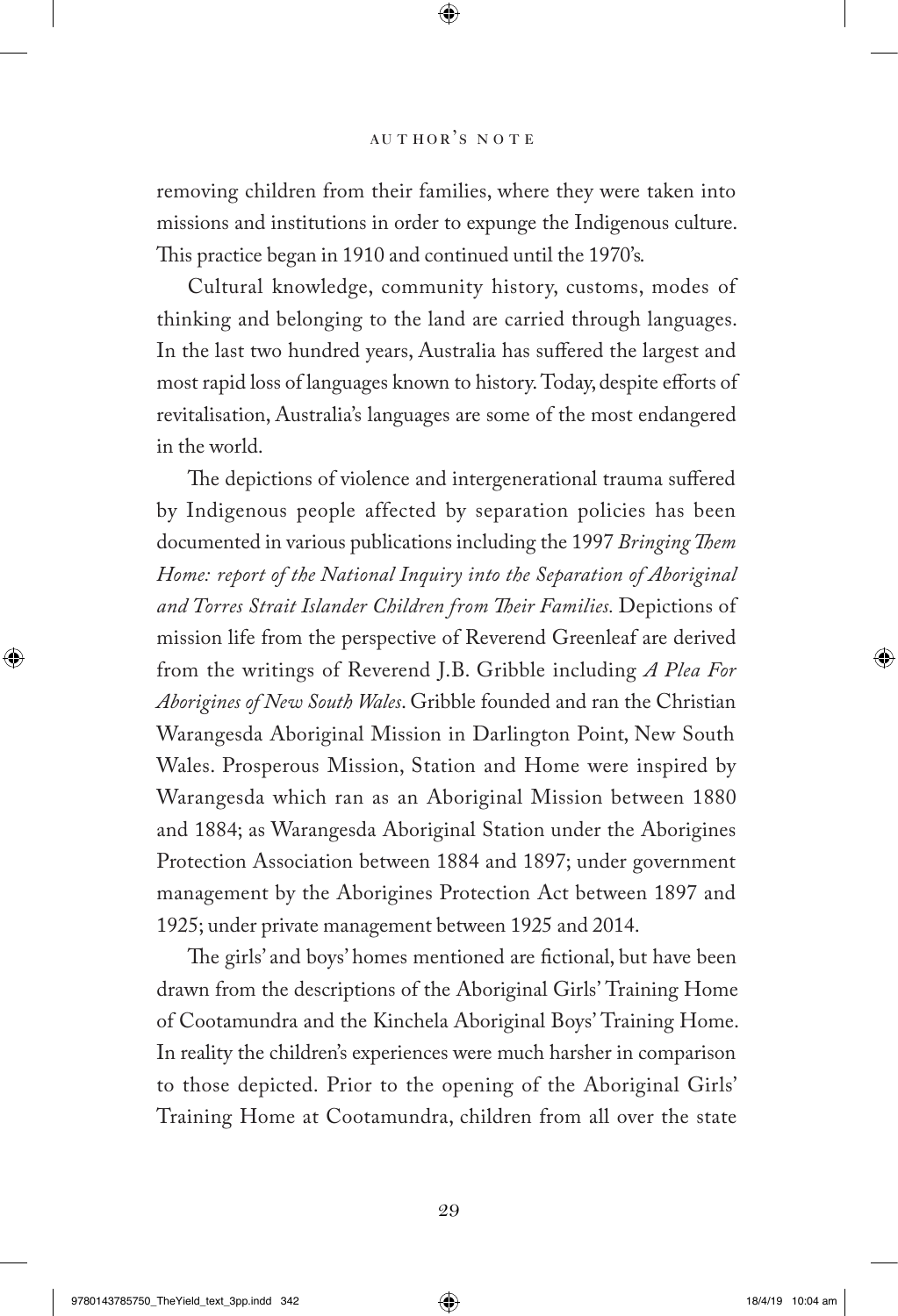were sent to Warangesda. In *The Stolen Generations – The Removal of Aboriginal Children in NSW 1883 to 1969*, prepared for the New South Wales Ministry of Aboriginal Affairs, Professor Peter Read estimated that there were '300 girls placed at the Warangesda dormitory and subsequently in service before 1916.' In Beverley Gulambali Elphick, and Don Elphick's *The Camp of Mercy; an Historical and Biographical record of the Warangesda Aboriginal Mission/Station, Darlington Point, New South Wales*; they wrote that 'apart from the occasional child mentioned in the Minute Books of the Aborigines Protection and Welfare Boards and the enrolment registers for the Kinchela Aboriginal Boys' Training Home, no records now exist, if indeed any were ever kept, of the other children removed from Warangesda between 1909 and when the Camp of Mercy closed in 1925. A conservative estimate for this period would be 200, making an overall total of 500 children removed.'

There were many births and marriages held at Warangesda; there were also many deaths at the mission site. As stated in Ray Cristison and Naomi Parry's *Conservation Management Plan Warangesda Aboriginal Mission and Station*; 'the main cemetery containing the remains of up to two hundred former residents, remains part of a ploughed field.'

The geography of the fictional town of Massacre Plains was drawn from towns in Wiradjuri country and also the Rock Nature Reserve – Kengal Aboriginal Place. The fictional Murrumby River of this novel was based on the tributaries of the Murray-Darling Basin. The names of places, including Massacre and Poisoned Waterhole Creek, are indeed actual place names in Australia and are a reminder of the atrocities inflicted upon Indigenous people during colonisation.

Many of the native plants and cooking techniques can be explored further in Bruce Pascoe's *Dark Emu*, and Eric Roll's *A Million Wild*